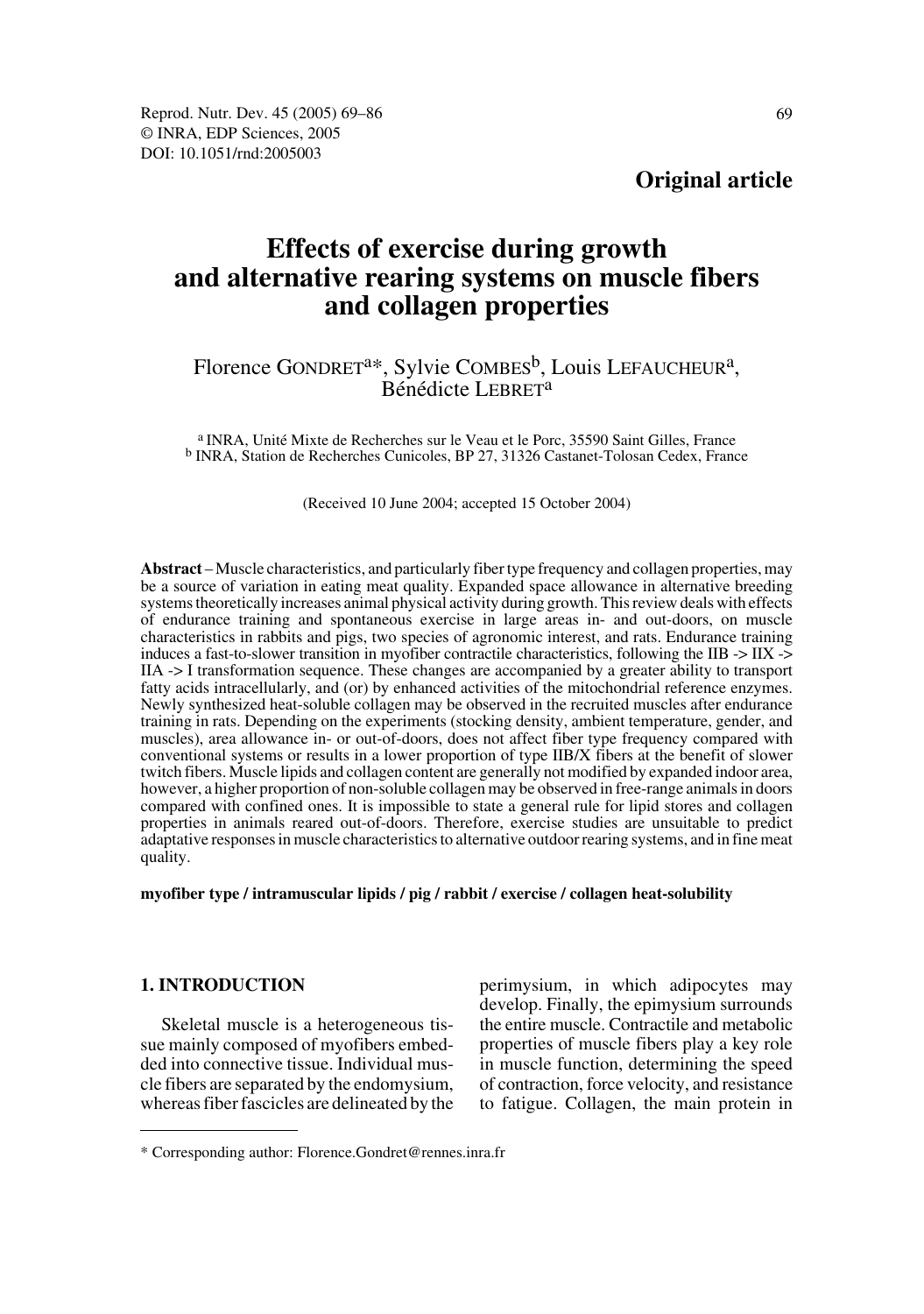muscle connective tissue, is generally described as a supporting, force-transferring and absorbing element that prevents the myofibers from over-stretching [1]. Besides these physiological functions, the size and type frequency of the myofibers have been reported to influence meat texture and eating quality traits [2–4]. Evidence from bovines also indicates that connective tissue myofibrils, especially the quantity of collagen and thermal stability of collagen cross-links, may influence meat firmness and mechanical properties [5, 6]. The results are far less numerous in other species and not conclusive [7], although a relationship between soluble collagen levels and technological yield of the processed meat has been suggested in pigs [8].

Breeding factors act differently on these muscle characteristics, depending on whether they concern foetal, perinatal, or growing periods. Attention has been recently focused on the myogenic programming and postnatal myofiber development, as affected by early nutrition [9], genetic factors [10], or hormonal treatments [11]. It is also wellknown that the amount, composition, and arrangement of the intramuscular connective tissue change with age in bovines [12, 13], however variations in collagen properties during growth have been less investigated in farm monogastrics than in laboratory rats [14]. Finally, physical stimuli induced by chronic electrical stimulation [15] or by endurance training [14] are known to affect both myofiber characteristics and collagen properties in laboratory rodents.

In farm species, there has been a growing interest in alternative breeding systems, since meat quality and animal welfare are thought to be improved [16]. Since space allowance is expanded, and distance between bedding and feeding area is increased in these breeding systems, in- or out-of-doors, the effects of physical activity during growth on the muscle properties are now of practical importance. The aim of this review was to address whether endurance training during growth, and spontaneous exercise in expanded areas,

in- or out-of-doors, may influence muscle fiber characteristics, energy metabolic equilibrium, and collagen properties in pigs and rabbits. Data derived from trained rats are illustrated.

### **2. MUSCLE CHARACTERISTICS DURING NORMAL GROWTH**

#### **2.1. Myofibers**

Based on the histochemical myofibrillar ATPase technique [17], myofibers in adult muscles have been classified for a long time into slow-twitch fatigue-resistant type I with a low ATPase activity and force production, and fast-twitch type IIA and type IIB with a higher ATPase activity, a lower fatigue index, and a higher maximum tetanic tension. Such contractile characteristics are determined by the types of myosin crossbridge, which are coded for by different myosin heavy chain (MyHC) isoform genes. So far, four MyHC (slow I, and fast IIa, IIx and IIb) have been evidenced in adult skeletal muscles of rats [18], rabbits [19], and pigs [2, 20]. Thus, previously named IIB fibers are actually type IIX in humans [21], and either IIX or IIB in pigs and rabbits [19, 20]. Contractile and metabolic properties are generally related [22]. Thus, slowtwitch type I fibers are rich in mitochondria, which display both higher maximal enzyme activities of the tricarboxylic acid (TCA) cycle and a superior relative capacity to oxidize fatty acids compared with mitochondria of type II fibers [23]. The three fast fiber types also differ with regards to their oxidative capacities, with type IIA fibers being the most oxidative, type IIB fibers the least oxidative, and type IIX intermediate [24]. Finally, type I fibers contain about 4-fold more intracellular triglycerides (TG) than type IIA fibers, and about 30-fold more than type IIB/X fibers, as shown in rabbits [25]. Conversely, the majority of type II fibers exhibit both higher glycogen content and glycolytic enzyme activities compared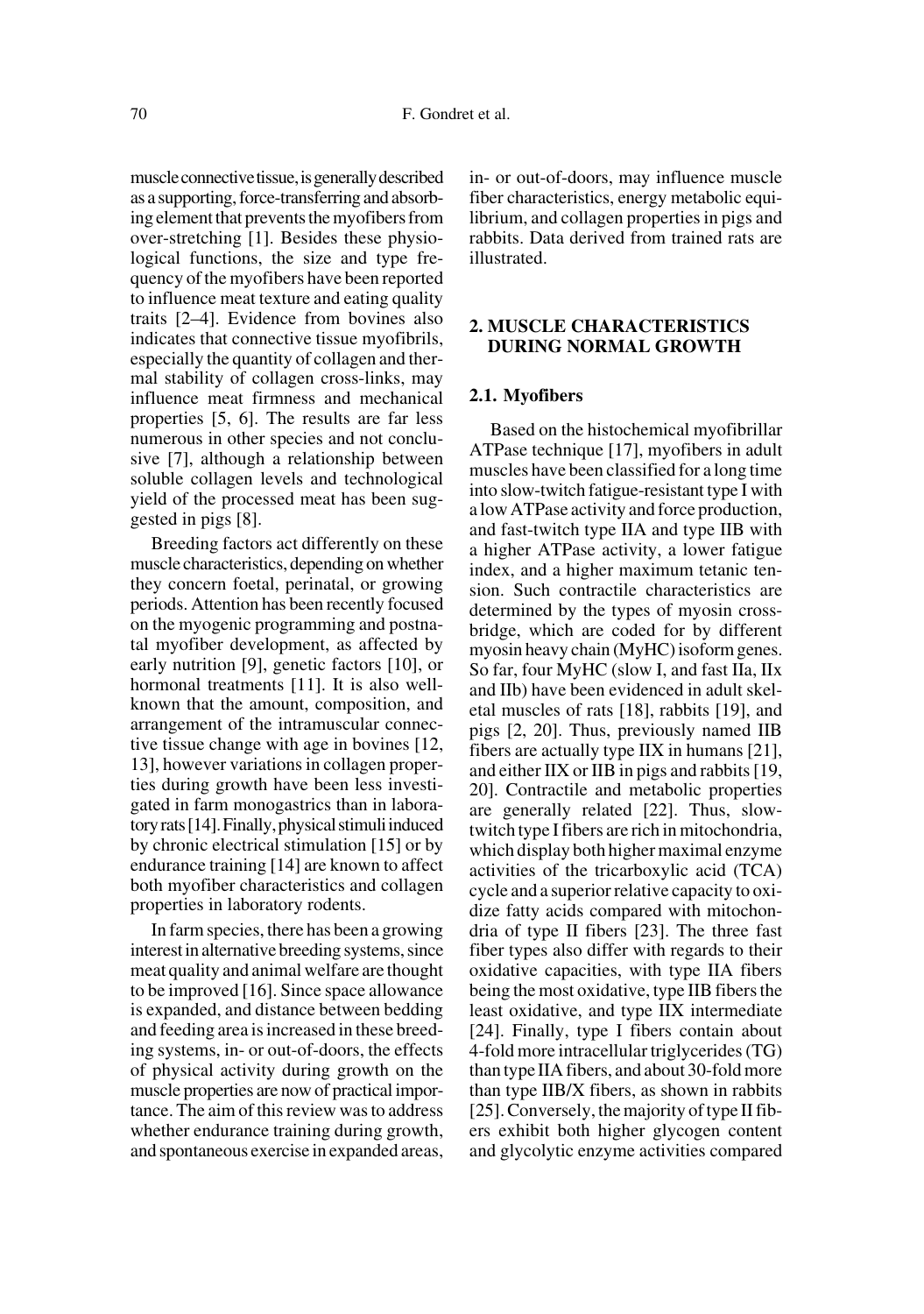to type I fibers [26]. Phosphocreatine content in the different fibers is aligned in an order similar to that determined by contractile power, i.e., approximately twofold higher in the fastest (IIB) fibers than in the slowest (type I) fibers [27, 28]. However, there are minor incompatibilities between contractile type and energy metabolism, with some type IIA fibers having oxidative activities as low as the majority of type IIB fibers in rabbits for instance [22].

#### **2.2. Energy-yielding muscle substrates**

Carbohydrates (muscle glycogen and blood glucose), fat (in the form of TG, non-esterified fatty acids, and ketone bodies), and phosphocreatine are the main fuels used for ATP production to provide energy for protein turnover and muscle contraction (for a review, see [29]). In muscles, the rates of oxidation of glucose and fat are generally inversely related [30]. Carbohydrates are mainly converted to lactate in fast-twitch muscle (anaerobic glycolysis), whereas they are converted into acetyl-CoenzymeA and enter the TCA cycle (oxidative catabolism) in slow-twitch muscles. Long-chain fatty acids of both extra- and intra-muscular sources may be partially degraded in peroxisomes to yield acyl-CoA with a shorter chain length, which are then transported into the mitochondrial matrix. This latter step is considered to be rate-limited by carnitine palmitoyltransferase I (CPT I) activity. Both peroxisomal and mitochondrial rates of fat oxidation are higher in slowtwitch muscles than in fast-twitch muscles [31, 32].

Overall, there is evidence that fast-twitch muscles have greater glycogen stores than slow-twitch ones [33]. On the contrary, intramuscular fat content is largely unrelated to fiber type frequency [34, 35], since TG deposited as lipid droplets represent only a small fraction (5–20%) of muscle TG content [36, 37]. Variability of muscle fat content in livestock species is then rather ascribed to changes in number and (or) size of intramuscular adipocytes clustered along fiber fasciculi [37, 38].

#### **2.3. Collagen**

Collagen is actually a family of genetically, biochemically and immunologically different proteins [39]. More than 24 different types of collagen have been identified so far. They form a wide range of structures, nevertheless they are usually divided into two groups, the fibrillar and non-fibrillar collagens. In pigs and rats, as in other mammalian skeletal muscles, type I and III (fibrillar) collagens are distributed at all three levels of muscle connective tissue, whereas type IV (non-fibrillar) is located exclusively in the endomysial basement membrane [14, 40, 41]. Type V collagen is a minor collagen found in the endomysium [14]. It is widely accepted that collagen content in rats is higher in slow-twitch muscles involved in posture than in fast-twitch muscles used occasionally for brief voluntary movements [14]. More collagen is also observed in slow than in fast portions of a same muscle, and around slow-twitch fibers than around fast-twitch fibers dissected in a given muscle [42]. When a large number of muscles is considered (Fig. 1), there is, however, no clear relationship between collagen content and myofiber type frequency in livestock species.

Collagen structures are stabilized by the formation of covalent crosslinks, linking individual molecules and fibrils together. During collagen maturation, reducible crosslinks formed by the initial condensation products are rapidly replaced by non-reducible crosslinks, leading to increased stability, decreased solubility of the protein, and enhanced resistance to some proteases [12]. The major end result in skeletal muscle is the formation of acid-stable collagen crosslink hydroxlysylpyridinoline. A positive relationship between the degree of hydroxlysylpyridinoline cross-linking and thermal stability of collagen has been found [43]. In general, locomotor muscles possess more crosslinking than postural muscles [44].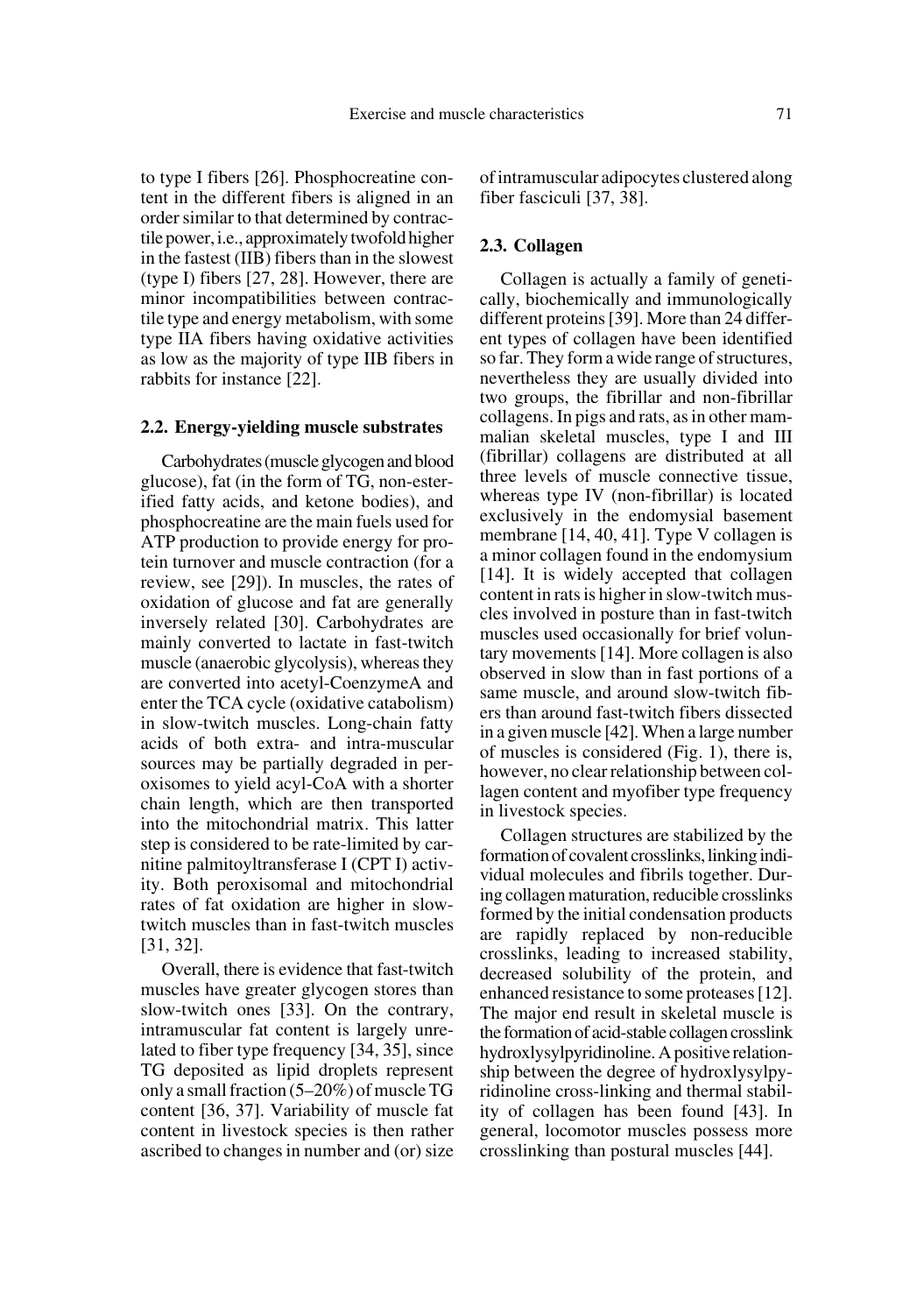

**Figure 1.** Collagen content in various skeletal muscles of pigs (1a) and rabbits (1b), plotted against the relative proportion of type I myofibers. The muscles under study are *biceps femoris* (BF [70, 96, 126–128]), *extensor digitorum longus* (EDL [57, 60]), *longissimus dorsi* (LD [41, 70, 96, 126])*, pectoralis profundus* (PP [41])*, psoas* (PS [57, 60]), *rectus femoris* (RF [57, 60]), *semimembranosus proprius* (SMP [57, 60]), *semitendinosus* (ST [126]), and *tibialis anterior* (TA [126]).

#### **2.4. Age-related changes in myofiber and collagen characteristics**

Fiber number is considered to be set before birth in the majority of species including pigs [45], but may continue to multiply up to 17 days post-natal in some rabbit muscles [46]. Thereafter, muscle growth occurs exclusively through an increase in fiber length and diameter, with an increase in fiber length preceding that in fiber diameter. In various species, the growth of fiber diameter is mainly related to live weight, with a rapid increase during the immediate postnatal period followed by a decelerating rate to reach a plateau thereafter [47–49]. Another adaptation to postnatal life is the progressive changes in MyHC expression and in energy-generating enzyme activities. Embryonic and perinatal MyHC, the predominant MyHC isoforms expressed in neonatal muscles, are replaced by adult MyHC isoforms through a series of developmentally regulated transitions [20, 50, 51]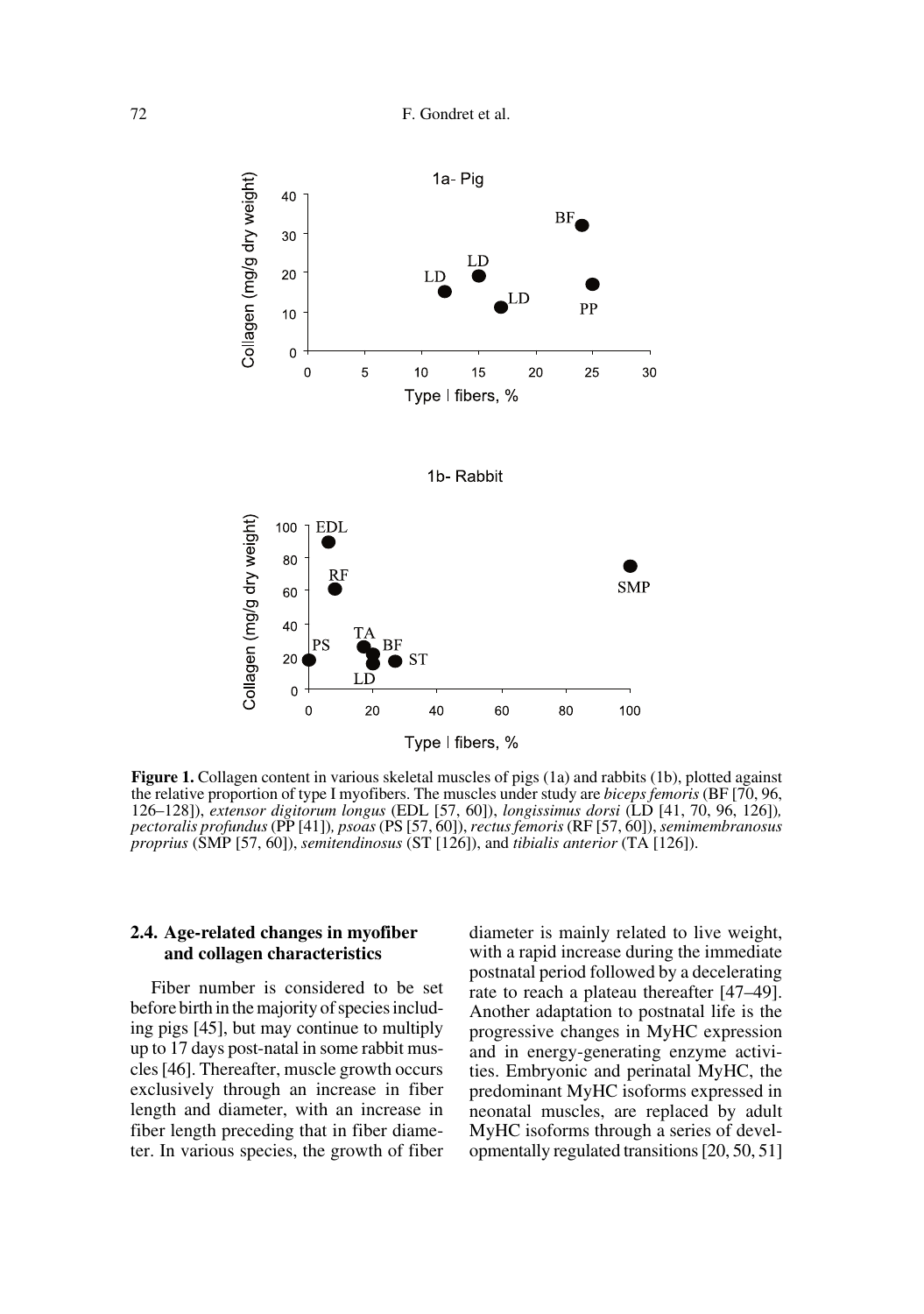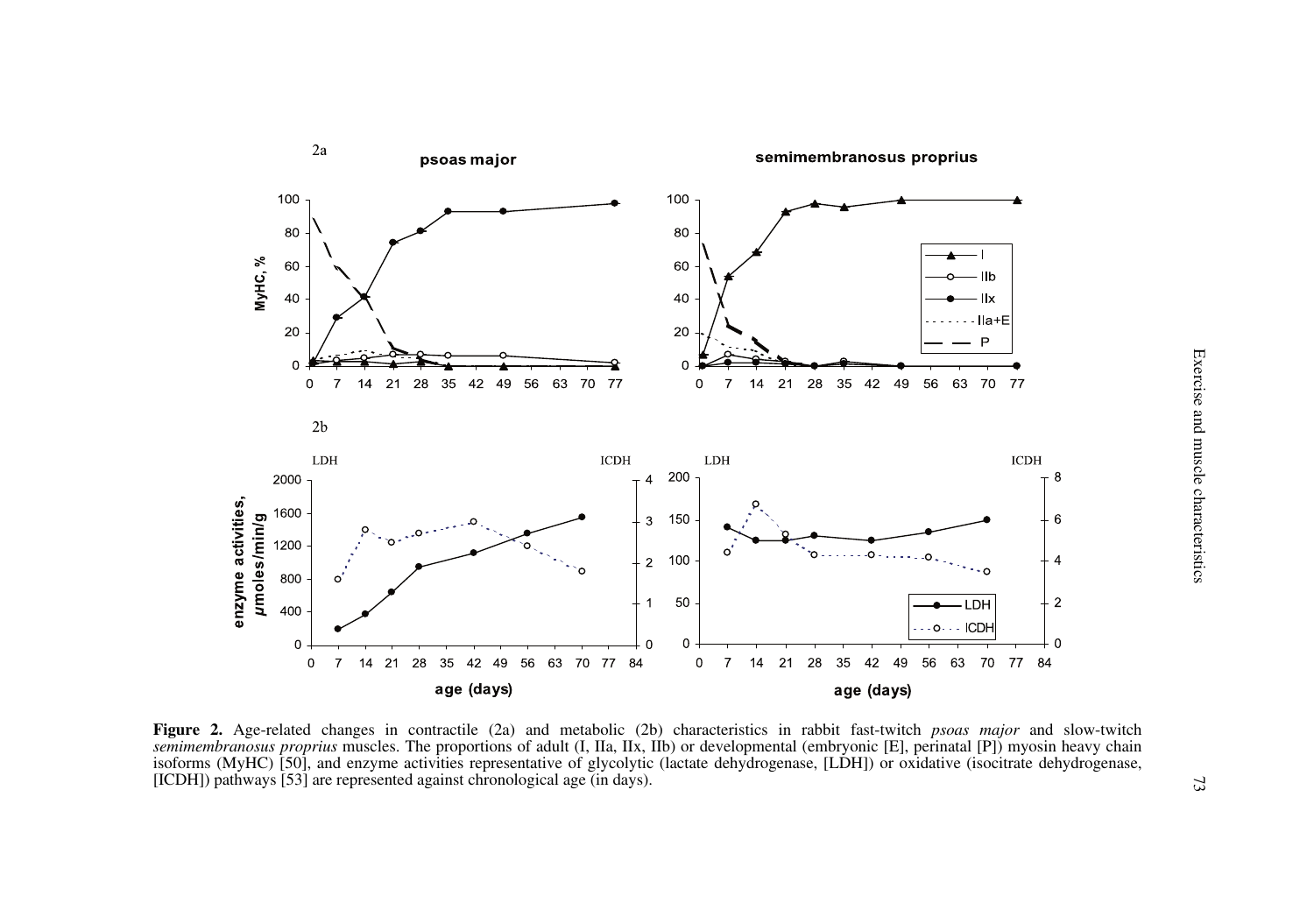

**Figure 3.** Age-related changes in collagen content in skeletal muscles of rats (3a), pigs (3b), or rabbits (3c). Abbreviations: *biceps femoris* [BF], *extensor digitorum longus* [EDL], *gastrocnemius* [GST], *longissimus dorsi* [LD]*, rectus femoris* [RF], *semimembranosus proprius* [SMP], *soleus* [SOL].

in a muscle-specific pattern (Fig. 2). Enzyme levels in the oxidative and glycolytic pathways are low in all fibers during fœtal life, however, all muscles can be classified as mostly oxidative at birth [52, 53]. Interestingly, an increase in oxidative enzyme activities is observed during 2–5 weeks following birth in the muscles of rabbits (Fig. 2) and pigs [53, 54], irrespective of energy metabolism in the adult. Thereafter, the metabolic evolution leads to an orientation towards anaerobic energy metabolism, especially in fast-twitch muscles [53–55]. In parallel, the relative proportion of lipid-rich fibers undergoes a dramatic decrease following birth in fast-twitch muscles of pigs [56] and rabbits [37], whereas TG progressively accumulates in intramuscular adipocytes [37, 56, 57]. Surprisingly, a decrease in muscle lipid content is observed during the first months of age in fast-twitch muscles of laboratory rats [58].

Both metabolism and properties of collagen also change with age. As shown in Figure 3, an initial fall in collagen content following birth has been found in the muscles of pigs under study [40, 59] and in some rabbit muscles [60]. It can be explained by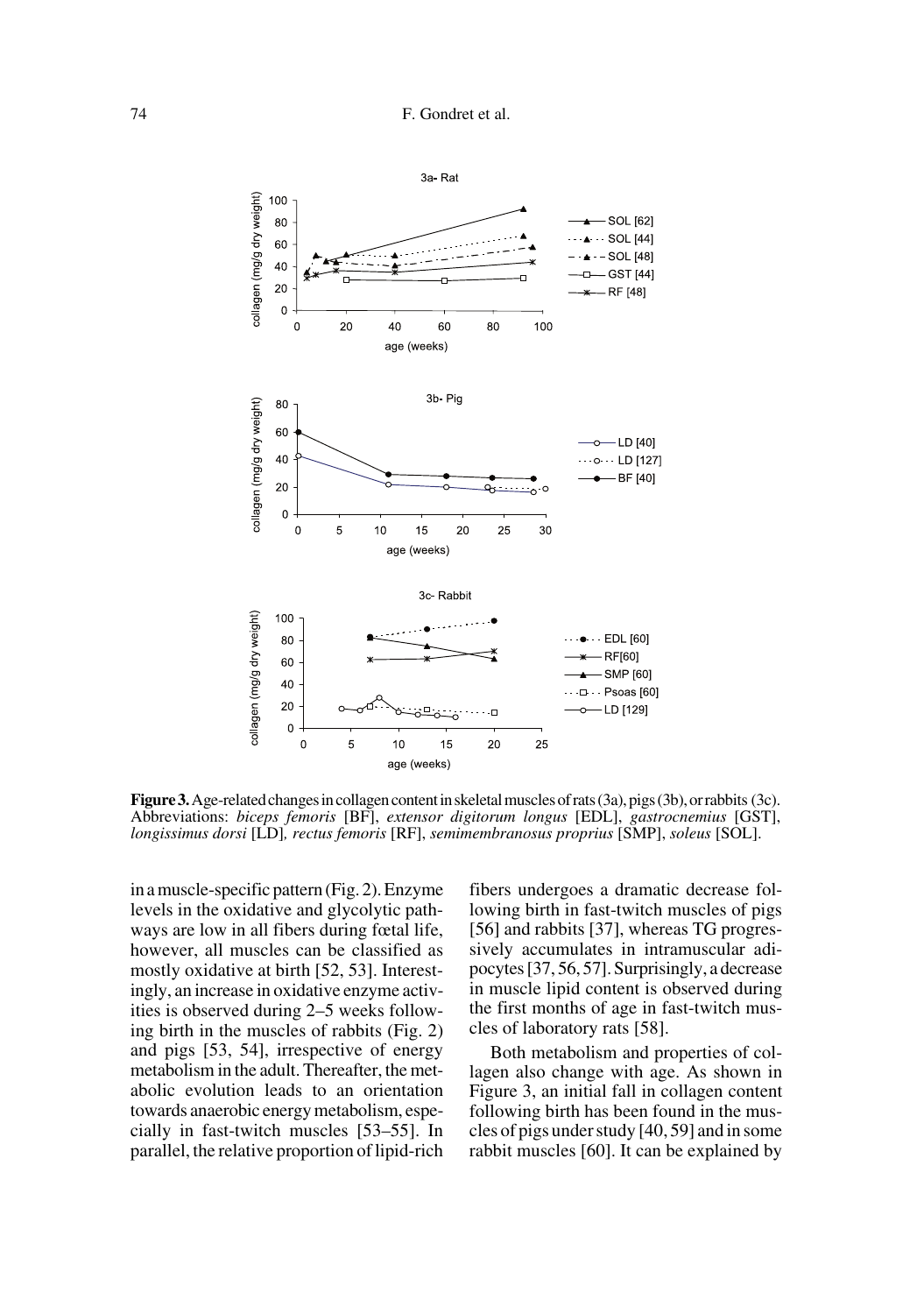

**Figure 4.** Proposed scheme of fatty acid transport and utilization in skeletal muscle. Fatty acids (FA) are transported to the muscle via the blood either complexed to albumin or incorporated into triglycerides (TG) in circulating chylomicrons (CHYLO) and very low density lipoproteins (VLDL). They are released from lipoproteins through the action of the lipoprotein lipase (LPL) bound to the luminal face of endothelial cells, whereas the albumin binding protein (ABP) might be decisive in the dissociation of the albumin-fatty acid complex. In the interstitial space, FA are bound again to albumin. Several proteins are putatively involved in the translocation of long-chain FA through the plasma membrane, such as fatty acid translocase with a sequence similar to human CD36 antigen (FAT/CD36), plasma membrane-associated fatty acid binding proteins (FABPpm) acting as scavenger, and a family of fatty acid transport proteins (FATP1-6). Long-chain FA could bind directly to FATP closely associated with sarcolemmal acyl-Coenzyme A synthethase (ACS). Alternatively, FA could first bind to FAT/CD36 to be delivered either to FATP, or to cytosolic fatty acid binding proteins (FABP) and activated into acyl-CoenzymeA (acyl-CoA) by intracellular ACS [131–132]. Acyl-CoA esters are bound in the aqueous cytoplasm to acyl-CoA binding proteins (ACBP). They enter into the mitochondrion via carnitine palmitoyl transferase I (CPT-I), and are cleaved in the beta-oxidation pathway (β-hydroxylacyl-CoenzymeA dehydrogenase, HAD). The acetyl-CoenzymeA molecules produced are oxidized through the tricarboxylic acid cycle (TCA). Whether fatty acids released from intramuscular adipocytes through local hormone sensitive lipase (HSL) activity may contribute a physiological relevance to lipid utilization in the myofibers during exercise is questionable.

a "dilution effect" of collagen in a period of marked increase in myofiber diameter, since activities of collagen biosynthesis enzymes are high in young tissues and fall rapidly thereafter [61]. However, an increase in collagen concentration has been reported in some rabbit muscles from weaning to sexual maturity [60], and in rat muscles in youth and old age [44, 48, 62]. This probably arises from a decrease in collagen degradation out of proportion to the decrease in its synthesis [44, 62]. An enlargement in perimysium thickness with age has also been observed in pigs [63]. On the contrary,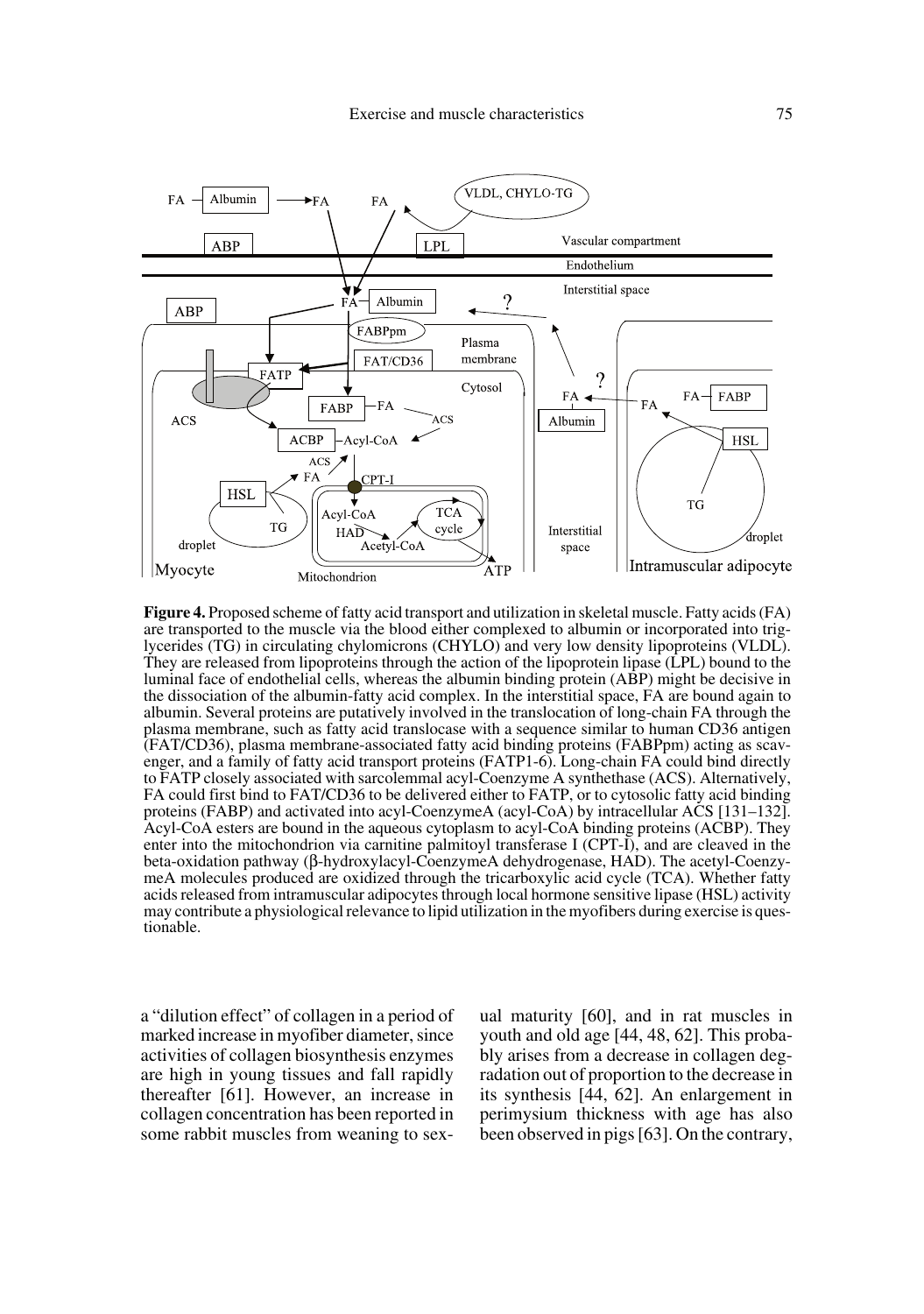a well established fact in all muscles is that intermolecular reducible cross-links of collagen are progressively replaced by nonreducible thermally stable hydroxylysylpyridinoline [44, 59, 64], leading to a decrease in the heat-solubility of collagen with age in pigs [40, 59], rabbits [60], and rats [44, 62]. In this process, type III collagen (a characteristic of embryonic and young tissues) is progressively replaced by type I collagen [61].

# **3. MUSCLE RESPONSES TO PHYSICAL TRAINING**

## **3.1. Endurance training induces a fastto slow-twitch fiber transformation**

Endurance training consists in longlasting and chronic exercises of moderate intensity (50–75% of the maximal oxygen consumption,  $VO<sub>2</sub>max$ ). The prevalent experimental design is treadmill training. Recruitment of particular muscles during treadmill exercise can be proven by blood flow elevation in those muscles in pigs [65] and rats [66]. When normalized by live weight, there is no clear effect of endurance training on the mean cross-sectional area of the myofibers in pigs [28] and rats [58, 67]. On the contrary, treadmill training induces a clear remodeling in fiber types proportion. Since the activation threshold is lower in type I fiber motor neurons than in type II neurons [29], type I fibers will do most of the contractile work during exercise at low intensity, while increasing numbers of type IIA, type IIX, and finally type IIB fibers will be recruited when work intensity increases. Therefore, a lower proportion of type IIB fibers is observed following endurance training, to the benefit of either type  $IIX$  ([68] in pigs), type IIA ([69, 70] in pigs; [58, 67, 71] in rats), or type I fibers ([28, 70] in pigs; [58, 67, 71] in rats). The magnitude of the switch between the three fast subtypes and eventually slow-twitch type I fibers depends on the intensity and duration of exercise, the composition and function of the recruited muscle, and gender [70]. Changes in myofiber type composition in response to endurance training may be brought about by switching on one subset and repressing another subset of genes. As demonstrated during chronic electrical stimulation at low frequency that mimics forced contractile activity, fast-twitch muscle is optimized for fatigue resistance by sequential repression of IIb, IIx and IIa MyHC genes, and activation of the slow MyHC gene [72–74].

#### **3.2. Endurance training induces a greater muscle reliance on fat oxidation**

The rebuilding of the contractile system in response to mechanical strain of low-tomoderate intensity is accompanied by a shifting metabolism to oxidative processes. Since the capacity of the body to store carbohydrates is limited, an increased capacity to oxidize fats in working muscles during sustained exercise is advantageous. Therefore, an early adaptation to endurance training is a greater ability of the muscle cell to bind fatty acids (Fig. 4), as shown by higher fatty acid binding protein mRNA level (FABP3 isoform) in muscles from endurance-trained men or from mice undergoing voluntary wheel running [75, 76], and higher muscle CPT-I activity in rats [77]. Another adaptation concerns an increase in mitochondria number, as shown by elevated activities of mitochondrial marker enzymes in trained pigs [68, 69, 78] and rats [58, 79], and upregulation of genes related to oxidative phosphorylation in mice [76]. These alterations in the muscle metabolic profile in response to endurance training are similar to the increase in fatty-acid translocase FAT/CD36 expression [80, 81], mitochondrial volume and enzyme activities of terminal oxidation [15], observed after chronic low-frequency stimulation of fast-twitch muscles in rats or rabbits.

Different oxidizable lipid sources are of outstanding importance to cover muscle energy demand. The relative contribution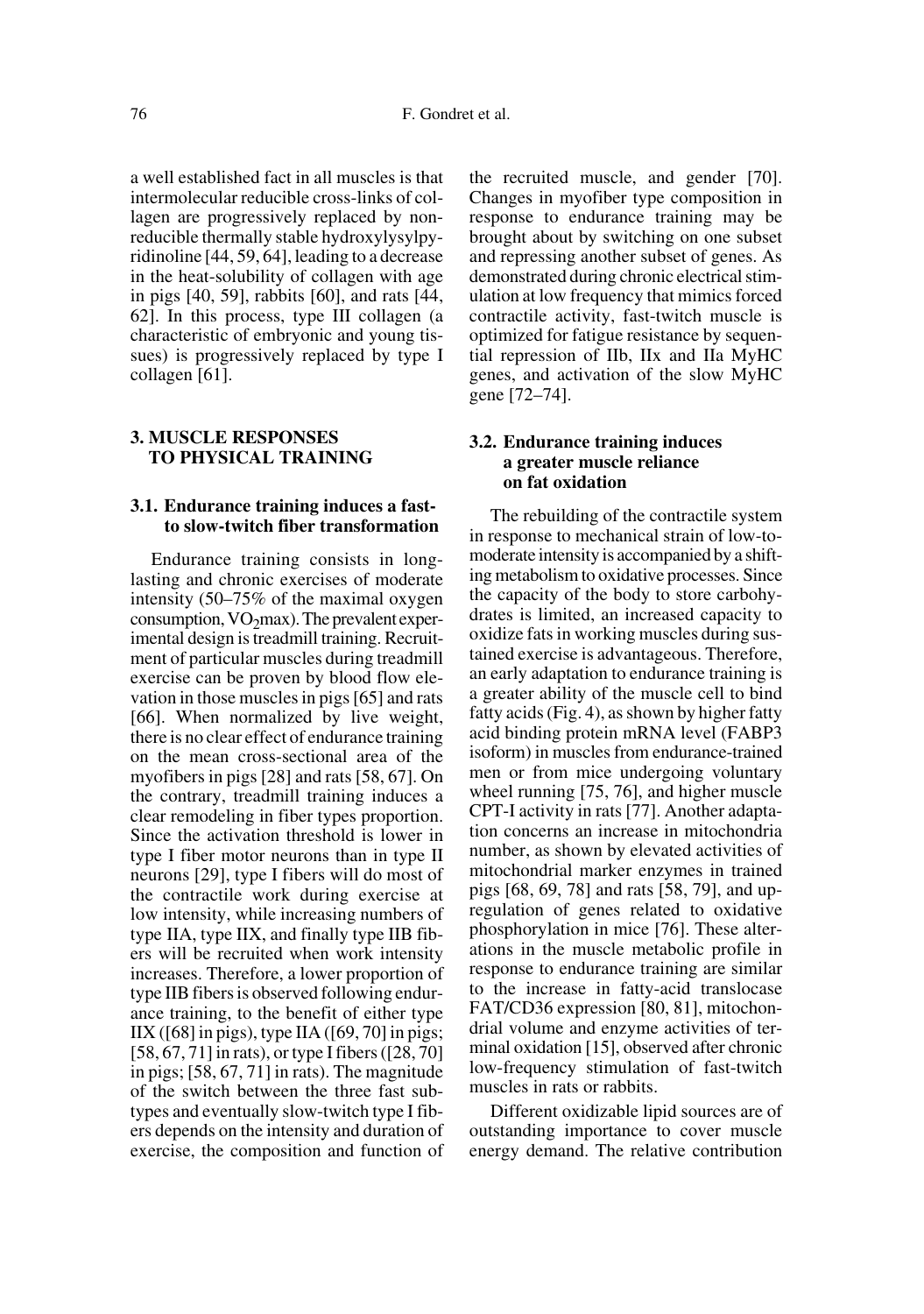of fatty acids derived from TG-rich lipoproteins to muscle energy production probably represents only 5–15% [82, 83]. Plasma fatty acids are considered to supply half of the fatty acids oxidized in the leg during exercise in man [84]. However, it seems unlikely that lipolysis in the adipose tissue is the rate-limiting step for muscle lipid oxidation during exercise [83]. Conversely, intra-muscular TG are supposed to be an important substrate for the contracting muscle during long-lasting moderate-intensity exercise (up to  $60\%$  VO<sub>2</sub>max, [85]). Utilization of intra-muscular fat stores is made possible by activation of muscle hormone sensitive lipase (HSL), at both enzyme activity [86] and mRNA [75] levels. Because myofiber TG droplets are located in the close vinicity of muscle mitochondria [87], released fatty acids are then considered to be readily available for oxidation. In contrast, fatty acids released from adipocytes must be first complexed with albumin for their vascular transport to myofibers. Considering the low interstitial albumin concentration, the physiological relevance of fatty acids derived from intramuscular adipocytes during exercise is controversial. For instance, a decrease in myocellular lipids is shown after moderate exercise [88– 90], whereas there is no evidence for any changes in TG stored within intra-muscular adipocytes [88]. The replenishment of myocellular stores is generally permitted by an increase in the clearance of circulating TG through elevated muscle lipoprotein lipase (LPL) activity, as evidenced in treadmilltrained rats compared to untrained animals [91]. Increased expression of sterol regulatory element-binding protein 1 (SREBP-1), a key transcription factor regulating lipogenesis from carbohydrate sources, has also been recently postulated as a new mechanism for muscle TG replenishment [92].

# **3.3. Endurance training effects on muscle substrate stores**

In the literature, data dealing with muscle TG variation in response to exercise has to be interpreted with caution, regarding the following factors. (1) The distinction or not between myocellular TG, adipocyte TG, and muscle total TG (the sum of myocellular TG and intra-muscular adipocyte TG). (2) The questionable representation of a needle biopsy because of the high coefficient of variation for lipid content between repeated biopsies (up to 25% according to [93]). (3) The different methodologies used to assess muscle TG content (biochemical assays, non invasive  ${}^{1}H$  magnetic resonance spectroscopy, electron microscopic morphometry [94]). (4) The intensity, duration and pattern of the exercise. (5) The sampling time after the last bout of exercise. (6) The dietary supply before, during, and after exercise [90, 95]. As an example of controversy, muscles from treadmill-trained or untrained animals exhibit similar amounts of total lipids in pigs [96] and rats [58], whereas a higher resting myocellular TG content is observed in trained compared to untrained men [89, 97].

Because of substrate competition in energy production [30], an increased mitochondrial fatty acid oxidation during exercise may be accompanied by a reduction in muscle ability for carbohydrate catabolism in trained animals. However, major enzymes involved in glycolysis or glycogenolysis pathways are little or not affected by endurance training in the muscles of pigs [68] and rats [58]. These findings are contrasted by decreased activities of various glycogenolytic, glycolytic and gluconeogenic enzymes in muscles from rats submitted to prolonged endurance training [98], or lower activity of lactate dehydrogenase in blood from treadmill-trained rabbits [99]. Although glycogen depletion in muscle during exercise is reduced as an adaptation to endurance training, glycogen content is still depleted just after treadmill running in rabbits [100]. The average glycogen concentration in resting conditions is, however, higher in trained than in untrained pigs [78] and rats [101]. Phosphocreatine content is not affected by treadmill running in pigs [28], whereas it is improved in trained muscles of rats [101].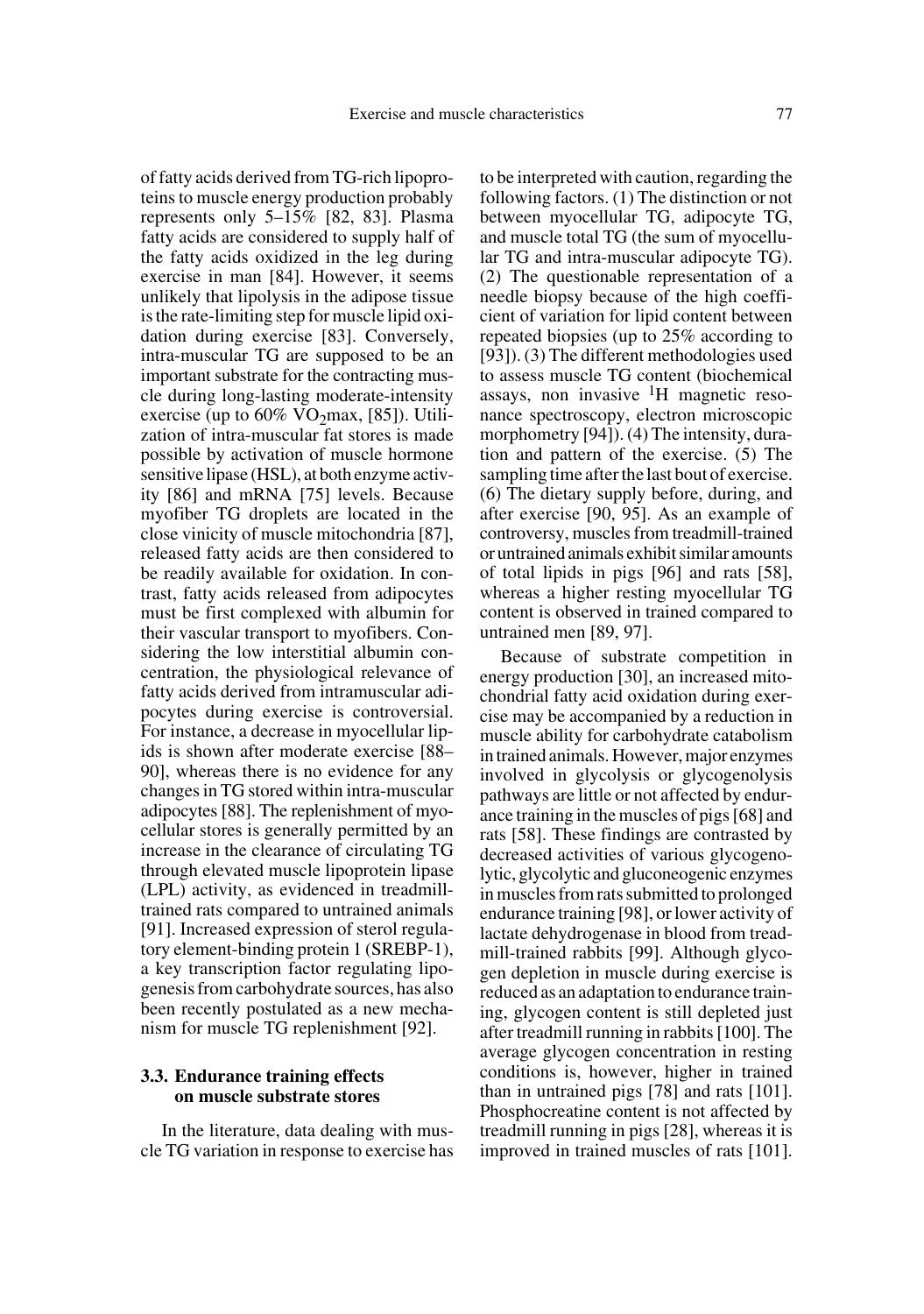Taken together, these adaptations to endurance training, i.e. higher lipid and glycogen stores, are likely physiologically relevant to meet the energy demand and reduce muscle reliance on exogenous substrates during exercise.

### **3.4. Associated modifications in collagen properties**

Treadmill training has generally no impact on muscle collagen content in pigs [96, 102] and rats [44, 62, 103, 104]. However, an increase in collagen content in slow-twitch muscles has been reported after life-long intense treadmill training in rats [48, 61]. Regular treadmill work prevents the agerelated increase in hydroxylysylpyridinoline concentration in slow-twitch muscles of rats [44, 62]. Similarly, an increased proportion of heat-soluble collagen has been reported in the fast-twitch *biceps femoris* of male pigs following endurance training [96]. These changes likely result from the accretion of newly synthesized immature collagen [44], since activities of collagen biosynthetic enzymes are enhanced by endurance training [61]. Another report fails to show any evidence for training effects on the heat-solubility of collagen [103], however, collagen turn-over may be accelerated as suggested by an increased activity of prolyl 4-hydroxylase or higher incorporation of 3H-prolin into collagen hydroxyproline (collagen biosynthesis) in trained rats [103, 105, 106].

# **4. SPONTANEOUS PHYSICAL EXERCISE IN LIVESTOCK SPECIES**

The effects of increasing spontaneous physical activity with access to large areas, in- or out-of-doors, are summarized in Table I, in comparison with muscle adaptations to endurance training.

#### **4.1. Indoor space allowance**

Myofiber diameter, fiber type percentage, or muscle metabolic enzyme activities are not affected by an exploratory behavior in large indoor pens [107], or by a moderate walk along a corridor [108, 109]. However, a contractile profile similar to that observed following treadmill training may be observed in muscles of free-range animals performing a relatively high daily amount of physical activity. For instance, a fast-to-slower transition in contractile myofiber characteristics has been reported in four muscles of free-range pigs compared with the conventional system [70], since the high stocking density (area per pig) in this experiment forced the animals to escape from social assaults by trotting and jumping. Similarly, rabbits housed in large pens equipped with hurlers, displayed higher proportions of type IIA fibers and (or) type I fibers at the expense of type IIB/X fibers in various muscles [57], and increased oxidative enzyme activities (citrate synthase and β-hydroxyl-Acyl-CoenzymeA dehydrogenase) in *semimembranosus* and *biceps femoris* muscles [110], compared with confined rabbits. Cross-sectional areas of myofibers are generally not affected by indoor space area [57, 70, 109], although a moderate hypertrophy of the myofibers has been reported in *longissimus* muscle of free-range pigs [70].

Numerous investigators did not show any changes in muscle lipid and(or) glycogen contents in animals exercising indoors compared with conventional systems [96, 107, 111]. However, Dal Bosco et al. [112] reported a higher glycogen content in fasttwitch muscles of pen-housed rabbits compared with caged rabbits. Collagen properties may be not affected by rearing systems [60, 96], whereas higher amounts [60] and lower heat-solubility [60, 96] of collagen have been reported in some muscles of penhousing animals compared with conventional reared ones.

#### **4.2. Alternative outdoor rearing systems**

Animals reared out-of-doors have a large area over which to walk, but also a diverse environment providing various stimuli for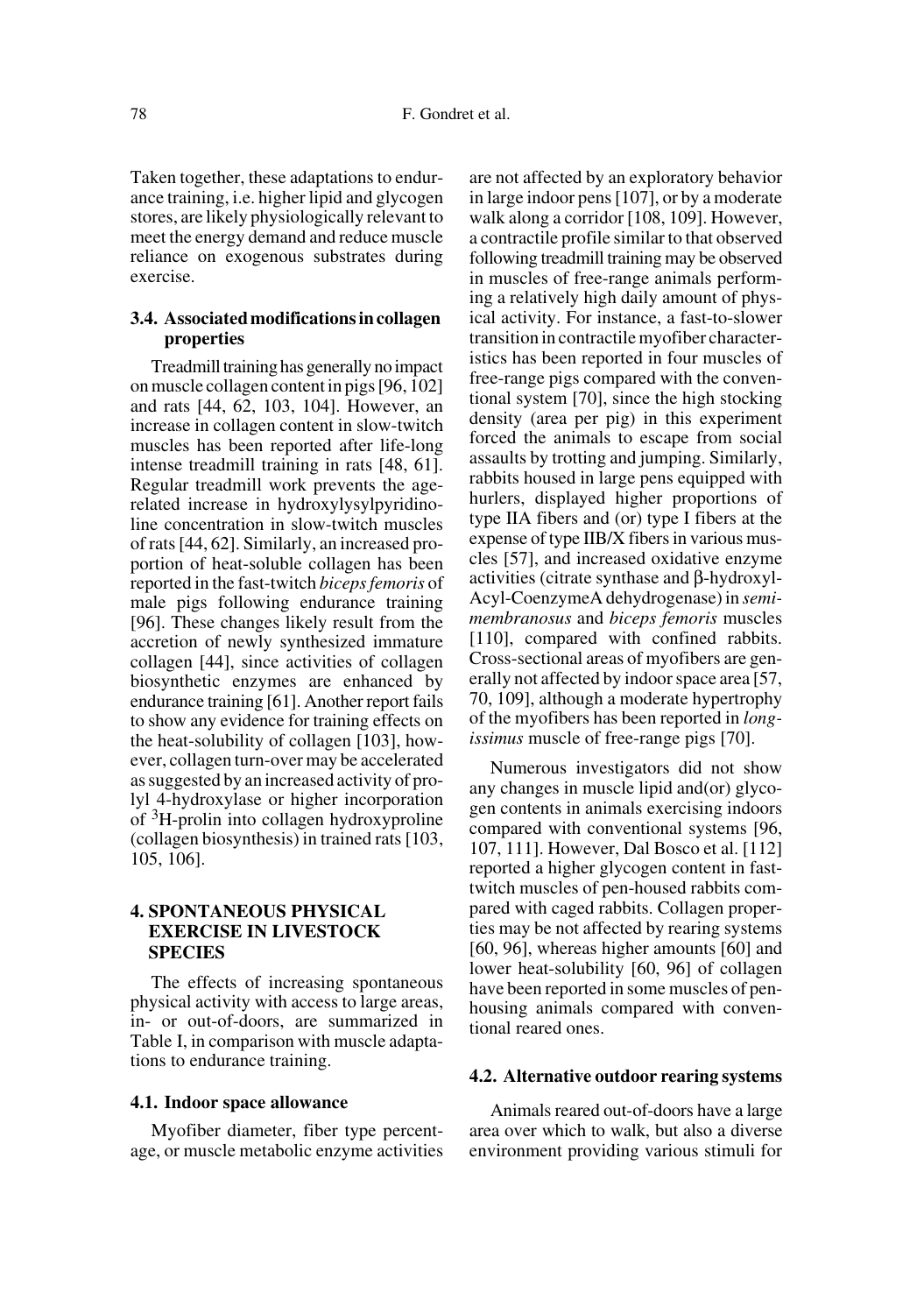| <b>Traits</b>                  | Treatment                                  |                       |                                  |                     |                                               |                                                         |
|--------------------------------|--------------------------------------------|-----------------------|----------------------------------|---------------------|-----------------------------------------------|---------------------------------------------------------|
| <b>Pigs</b>                    | <b>Endurance training</b>                  |                       | Indoor large-scale pens          |                     | Outdoor rearing                               |                                                         |
| Myofiber<br>types, $%$         | $\rightarrow$<br>$7$ I or IIA, $9$         | $[70]$<br>[28, 70]    | $\rightarrow$<br>$\pi$ I or IIA, | [70, 107]<br>$[70]$ | →                                             | [113, 116]<br>$\pi$ IIA, $\Delta$ IIB/X [113, 114, 117] |
|                                | IIB/X<br>$7$ IIX, $9$ IIB                  | [68]                  | $\blacksquare$ IIB/X             |                     | $\blacksquare$ IIB/X                          | [115, 116]                                              |
| Cross-<br>sectional area       | →                                          | [28, 70]              | →<br>71                          | [70, 109]<br>$[70]$ | →<br>$\blacksquare$ . $\blacksquare$ (I, IIA) | [113, 117]<br>[113, 114]                                |
| Citrate syn-<br>thase activity | →<br>7                                     | [68, 96, 130]<br>[68] | $\rightarrow$                    | [96, 108]           | →<br>7                                        | [117]<br>[113]                                          |
| Fat content                    | →                                          | [96]                  | →                                | $[96, 107 - 109]$   | →<br>7<br>71                                  | [115, 118]<br>[113, 119, 120]<br>[113, 116, 121]        |
| Glycogen<br>content, GPa       | 71                                         | $[78]$                | →                                | [109]               | →<br>71                                       | [117, 120, 121]<br>[113, 120, 121]                      |
| Collagen<br>content            | →<br>71                                    | [96, 102]<br>[96]     | →                                | [96]                | 7                                             | [124]                                                   |
| Collagen heat-<br>solubility   | →<br>$\pi$ (male)<br>$\triangleq$ (female) | [96]<br>[96]<br>[96]  | →<br>N                           | [96]<br>[96]        | 71                                            | [124]                                                   |
| <b>Rabbits</b>                 | <b>Endurance training</b>                  |                       | Indoor large-scale pens          |                     | Outdoor rearing                               |                                                         |
| Myofiber<br>types, %           |                                            |                       | $\pi$ I or IIA,<br>$\Pi$ IIB/X   | [57]                |                                               |                                                         |
| Citrate syn-<br>thase activity |                                            |                       | 7                                | $[110]$             |                                               |                                                         |
| Fat content                    |                                            |                       | →                                | [110, 111]          | →<br>Ľ                                        | [123]<br>[123]                                          |
| Glycogen<br>content, GPa       |                                            |                       | →<br>71                          | [110]<br>$[112]$    |                                               |                                                         |
| Collagen<br>content            |                                            |                       | →<br>71                          | [60]<br>$[60]$      | →<br>71                                       | [123]<br>[123]                                          |
| Collagen heat-<br>solubility   |                                            |                       | Ľ                                | [60]                | →                                             | [123]                                                   |

**Table I.** Respective effects of endurance training, and space allowance, in- or out-of-doors, on muscle characteristics in pigs and rabbits.

a To take into account glycogen degradation occurring during slaughter or in vivo when biopsy samples are taken, determination of glycolytic potential (GP), i.e. the sum of the main components producing lactic acid postmortem, is frequently used.

investigating behavior. More type IIA and less type IIB/X have been reported in three of five muscles studied, including *semimembranosus* and *longissimus*, in outdoor compared with indoor pigs [113, 114]. Other studies also show a lower proportion of type IIB/X in the *tibialis cranialis* muscle of outdoor reared compared with indoor housed pigs, but not in the *semimembranosus* and *biceps femoris* muscles [115, 116]. Finally, pigs in a semi-outdoor housing system (free access to an outdoor area) also exhibit both a higher proportion and a larger relative area of type IIA fibers at the expense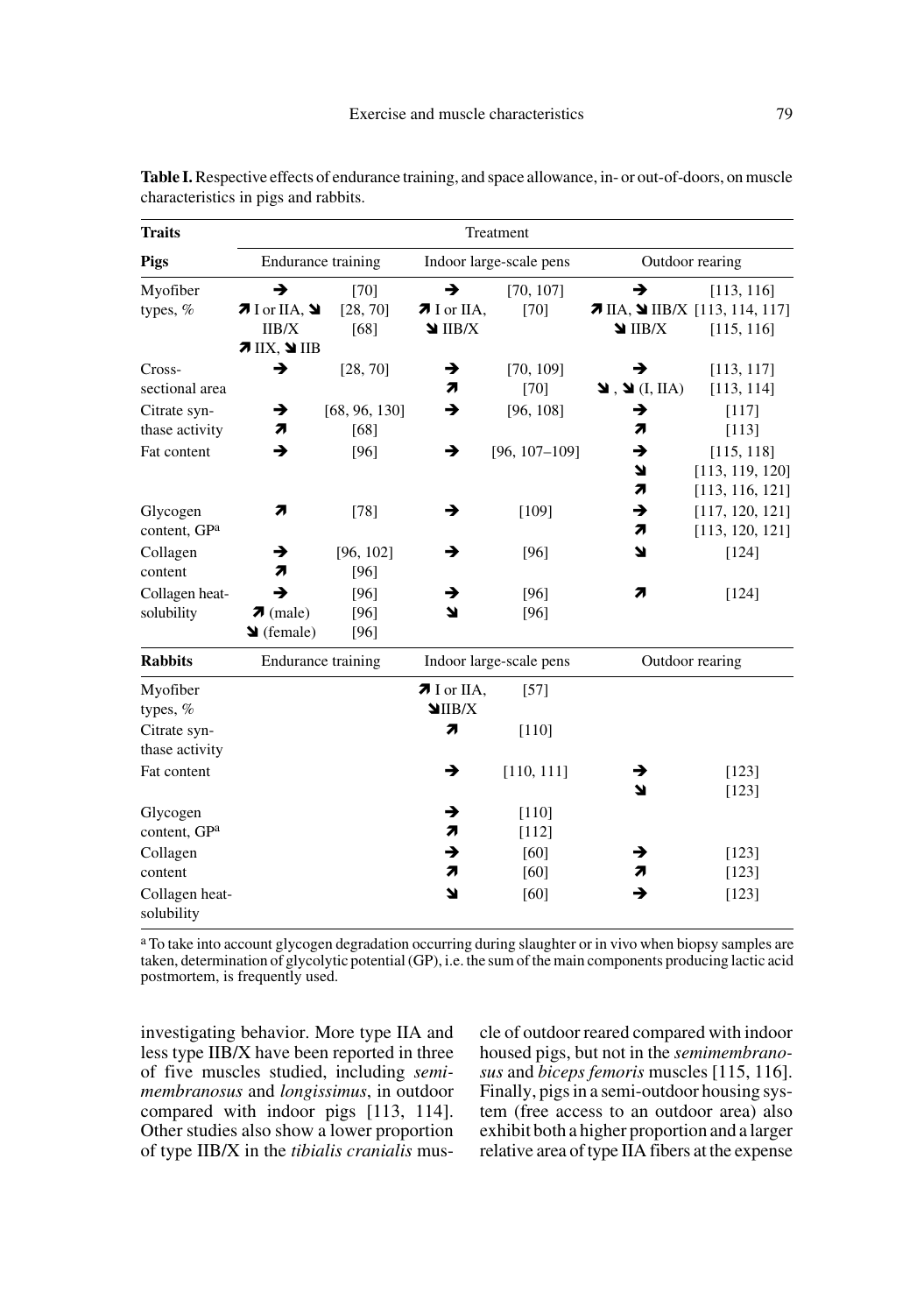of type IIB/X fibers in the *longissimus* muscle [117]. Muscle metabolic enzyme activities, however, seem to adapt more to coldexposure out of doors [113] than to physical activity solely [117]. Fiber size is not [113, 117] or little affected by rearing condition, since a slight decrease in mean cross-sectional area [113] or in cross-sectional areas of type I and IIA fibers [114] have been sometimes observed in some muscles from outdoor compared with indoor pigs.

It is impossible to state a general rule on the influence of the outdoor rearing system on intramuscular fat content, because of differences in climatic conditions, space allowance, genotypes, feeding levels, and diet composition offered to the animals. For instance, the meat of free-range or organic animals contains similar [118] or less intramuscular fat levels [113, 119, 120] than the meat of indoor animals. Likewise, increased [121] or similar [117, 122] intramuscular fat levels are observed in animals of the semi-outdoor housing system compared to indoor rearing. Concerning muscle glycogen, many studies report higher stores at slaughter in outdoor or free-range pigs compared with indoor pigs for *semimembranosus* and *biceps femoris* muscles [113, 117, 119], but the results for *longissimus* muscle are more controversial [120, 121]. There are few investigations on the adaptation of collagen properties to outdoor rearing systems. Based on six different muscles, Combes et al. [123] documented that collagen content is similar or slightly higher in organic outdoor rabbits than in confined animals, however, the heat-solubility of collagen is not modified by the rearing system. On the contrary, both lower amounts and higher heat-solubility of collagen have been demonstrated in the *longissimus* muscle of semiextensively reared pigs compared with conventional ones [124].

#### **5. CONCLUSION**

In rats, and farm animals to a lesser extent, there is considerable evidence that exercise training results in a fast-to-slower transition in contractile myofiber characteristics, together with improved capacity for aerobic ATP generation derived from fatty acids. However, there is a threshold for induction of the adaptation process depending on exercise intensity, muscles, and gender. With these considerations in mind, modifications in myofiber characteristics are not necessarily observed in free-range animals, in- or out-of-doors, compared with confined animals. Furthermore, responses on muscle lipid content and collagen properties in outdoor free-range animals may be either similar to or opposite of those observed in endurance trained animals, since the confusing effects of exercise, ambient temperature, substrate allowance and substrate quality, may interact together. Therefore, exercise training studies are largely unsuitable to predict the effects of free range rearing systems on many muscle characteristics and, in fine, on meat eating quality.

There is some evidence that pork meats of outdoor or semi-outdoor housing systems have lower ultimate pH and(or) higher drip loss [119, 121] – parameters that are generally associated with bad meat quality –, and display lower instrumental or sensory tenderness [119] compared with meats of conventional rearing systems. However, others found no important differences in meat quality between outdoor pigs and pigs confined indoors [114, 120, 122]. In rabbits, meat pH is lower in indoor pen-housing systems compared with conventional cages [111, 112], whereas ultimate pH is higher and loin meat tenderness is improved in organic rabbits raised outdoors compared with conventional indoor animals [123, 125]. There is no standard alternative system for pig or rabbit production. Thus, generalizations about muscle properties and meat quality from alternative rearing must be approached with great care.

#### **REFERENCES**

[1] Purslow PP. Strain-induced reorientation of an intramuscular connective tissue network: implication for passive elasticity. J Biochem 1989, 22: 22–31.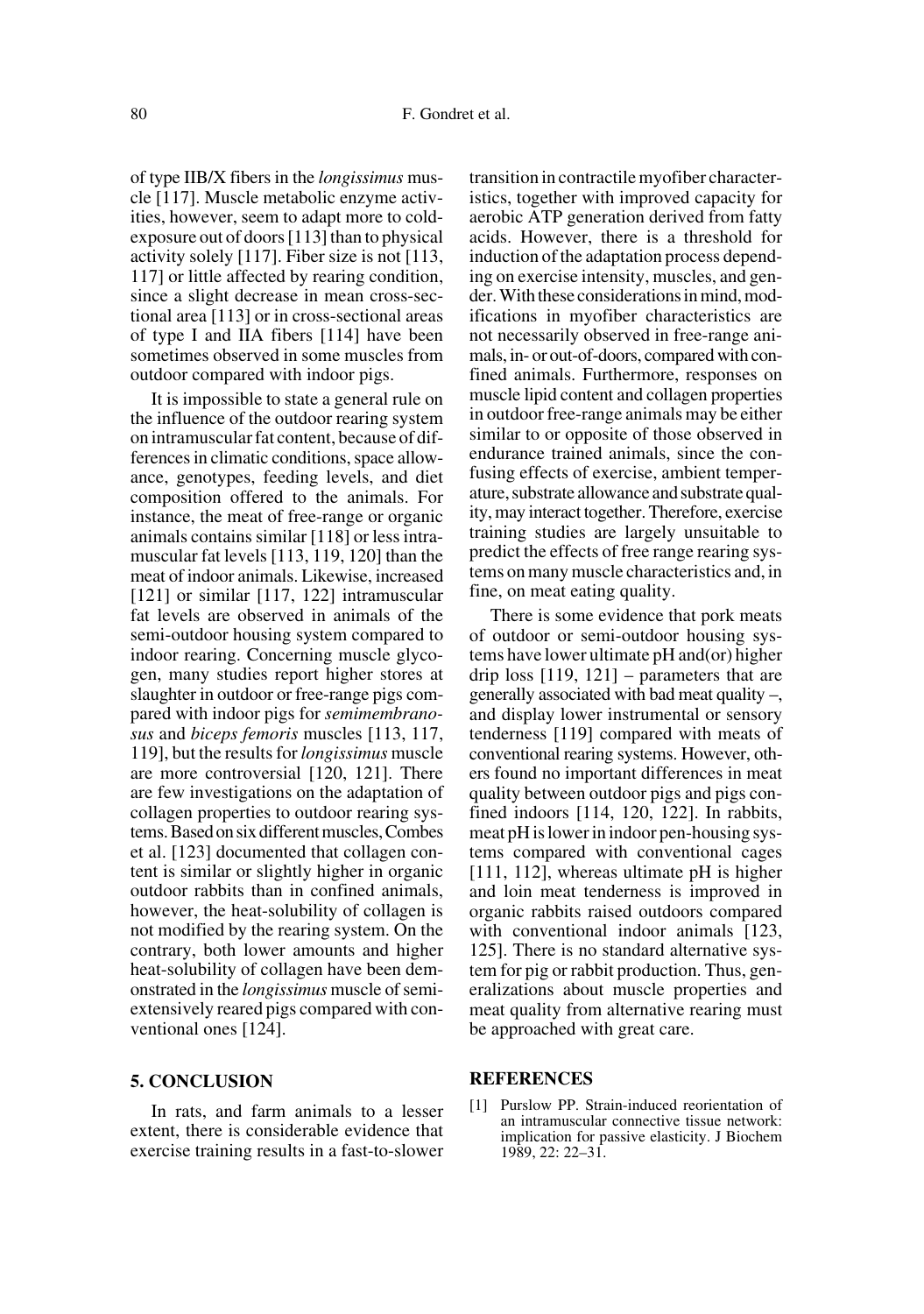- [2] Chang KC, da Costa N, Blackley R, Southwood O, Evans G, Plastow G, Wood JD, Richardson RI. Relationships of myosin heavy chain fiber types to meat quality traits in traditional and modern pigs. Meat Sci 2003, 64: 93–103.
- [3] Karlsson A, Enfält AC, Essen-Gustavsson B, Lundström K, Rydhmer L, Stern S. Muscle histochemical and biochemical properties in relation to meat quality during selection for increased lean tissue growth rate in pigs. J Anim Sci 1993, 71: 930–938.
- [4] Maltin CA, Warkup CC, Matthews KR, Grant CM, Porter AD, Delday MI. Pig muscle fiber characteristics as a source of variation in eating quality. Meat Sci 1997, 47: 237–248.
- [5] Lepetit J, Grajales A, Favier R. Modelling the effect of sarcomere length on collagen thermal shortening in cooked meat: consequence on meat toughness. Meat Sci 2000, 54: 239–250.
- [6] Purslow PP. The intramuscular connective tissue matrix and cell/matrix interactions in relation to meat toughness. In: Proc 45th Int Congress Meat Sci Tech (IcoMST), 1999, p 210– 219.
- [7] Avery NC, Sims TJ, Warkup C, Bailey AJ. Collagen cross-linking in porcine M. longissimus lumborum: absence of a relationship with variation in texture at pork weight. Meat Sci 1996, 42: 355–369.
- [8] Boutten B, Brazier M, Morche N, Morel A, Vendeuvre JL. Effects of animal and muscle characteristics on collagen and consequences for ham production. Meat Sci 2000, 55: 233– 238.
- [9] Maltin CA, Delday MI, Sinclair KD, Steven J, Sneddon AA. Impact of manipulations of myogenesis in utero on the performance of adult skeletal muscle. Reproduction 2001, 122: 359–374.
- [10] Rehfeldt C, Fiedler I, Dietl G, Ender K. Myogenesis and postnatal skeletal muscle growth as influenced by selection. Livest Prod Sci 2000, 66: 177–188.
- [11 Rehfeldt C, Kuhn G, Vanselow J, Furbass R, Fiedler I, Nurnberg G, Clelland AK, Stickland NC, Ender K. Maternal treatment with somatotropin during early gestation affects basic events of myogenesis in pigs. Cell Tissue Res 2001, 306: 429–440.
- [12] Bailey AJ, Light ND. The effect of ante- and post- mortem factors on meat connective tissue: growth rate, handling and conditioning. In: Connective tissue in meat and meat products, Elsevier Applied Science, London, 1989, p 195–224.
- [13] Nishimura T, Ojma K, Liu A, Hattori A, Takahashi K. Structural changes in the intramuscular connective tissue during development of bovine semitendinosus muscle. Tissue Cell 1996, 28: 527–536.
- [14] Kovanen V. Effects of aging and physical training on rat skeletal muscle. An experimental study on the properties of collagen, laminin, and fiber types in muscles serving different functions. Acta Physiol Scand 1989, 577 (Suppl): 1–56.
- [15] Pette D, Vrbova G. Adaptation of mammalian skeletal muscle fibers to chronic electrical stimulation. Rev Physiol Biochem Pharmacol 1992, 120: 116–202.
- [16] Rainelli P. L'image de la viande de porc en France. Attitude des consommateurs. Courrier Environ INRA 2001, 42: 47–60.
- [17] Brooke MH, Kaiser KK. Muscle fiber types: how many and what kind? Arch Neurol 1970, 23: 369–379.
- [18] Schiaffino S, Gorza L, Sartor S, Saggin L, Ausoni S, Vianello M, Gundersen K, Lomo T. Three myosin heavy chain isoforms in type 2 skeletal muscle fibers. J Muscle Res Cell Motil 1989, 10: 197–205.
- [19] Hämäläinen N, Pette D. Patterns of myosin isoforms in mammalian skeletal muscle fibers. Microscopy Res Techn 1995, 30: 381– 389.
- [20] Lefaucheur L, Ecolan P, Plantard L, Gueguen N. New insights into muscle fiber types in the pig. J Histochem Cytochem 2002, 50: 719– 730.
- [21] Bottinelli R, Reggiani C. Human skeletal muscle fibres: molecular and functional diversity. Prog Biophys Mol Biol 2000, 73: 195– 262.
- [22] Reichmann H, Pette D. A comparative microphotometric study of succinate dehydrogenase activity levels in type I, IIA and IIB fibers of mammalian and human muscles. Histochem 1982, 74: 27–41.
- [23] Jackman MR, Willis WT. Characteristics of mitochondria isolated from type I and type IIb skeletal muscle. Am J Physiol 1996, 270: C673–C678.
- [24] Hämäläinen N, Pette D. The histochemical profiles of fast fiber types IIB, IID and IIA in skeletal muscles of mouse, rat and rabbit. J Histochem Cytochem 1993, 41: 733–743.
- [25] Wakata N., Kawamura Y., Kobayashi M., Araki Y., Kinoshita M. Histochemical and biochemical studies on the red and white muscle in rabbit. Comp Biochem Physiol B 1990, 97: 543–545.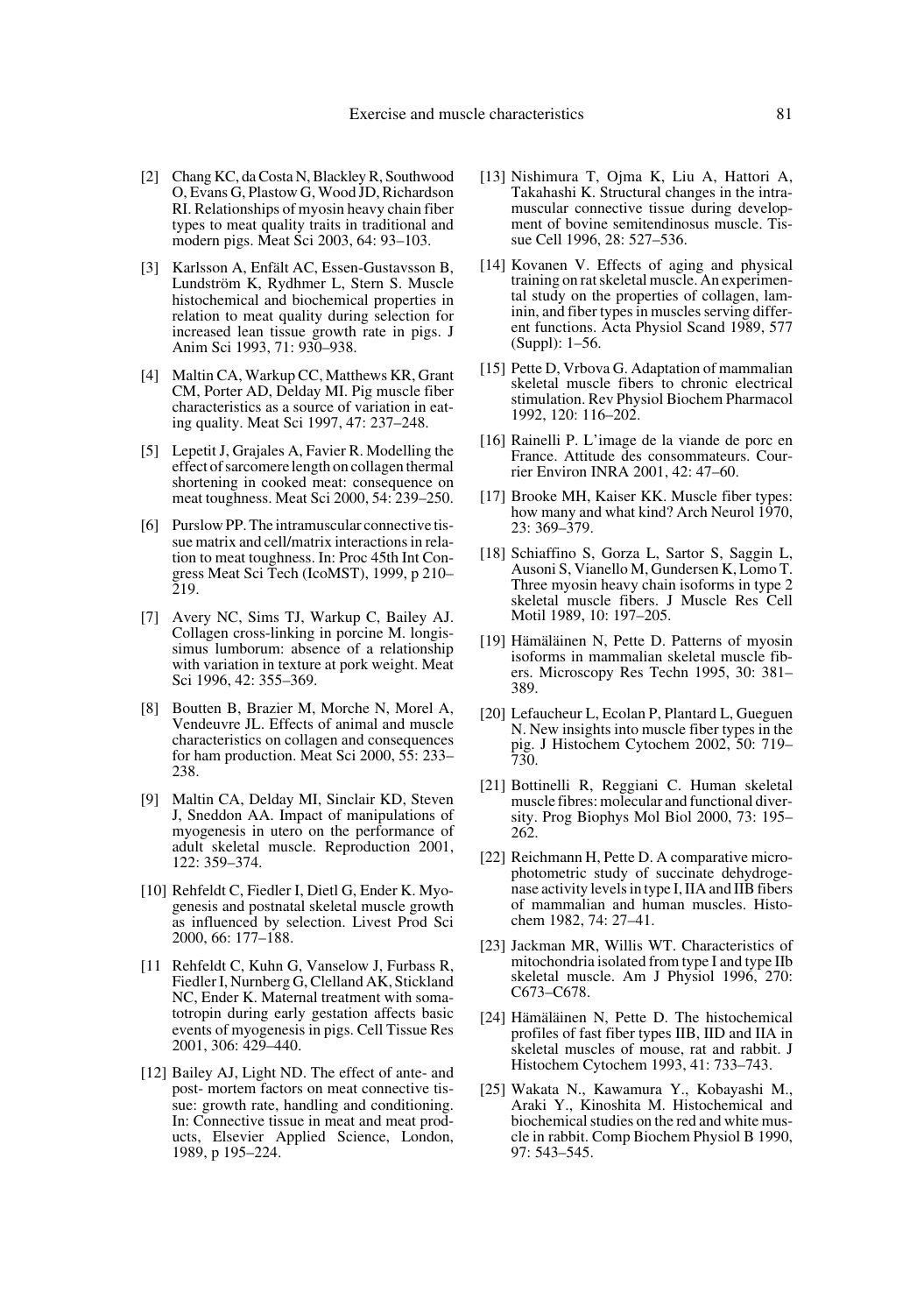- [26] Peter JB, Barnard RJ, Edgerton VR, Gillespie CA, Stempel KE. Metabolic profiles of three fiber types of skeletal muscle in guinea pigs and rabbits. Biochemistry 1972, 11: 2627– 2633.
- [27] Conjard A, Peuker H, Pette D. Energy state and myosin heavy chain isoforms in single fibers of normal and transforming rabbit muscles. Pflügers Arch – Eur J Physiol 1998, 436: 962–969.
- [28] Uhrin P, Liptaj T. Effect of training on fiber composition and phosphate metabolites in rest measured in vitro in muscles of young pigs. Comp Biochem Physiol B 1992, 102: 397– 401.
- [29] Hultman E. Fuel selection, muscle fibre. Proc Nutr Soc 1995, 54: 107–121.
- [30] Randle PJ. Regulatory interactions between lipids and carbohydrates: the glucose fatty acid cycle after 35 years. Diabetes Metab Rev 1998, 14: 263–283.
- [31] Gondret F, Damon M, Jadhao SB, Houdebine LM, Herpin P, Hocquette JF. Age-related changes in glucose utilization and fatty acid oxidation. J Muscle Res Cell Motil 2004, 25: 405–410.
- [32] Herpin P, Vincent A, Fillaut M, Piterira B, Hocquette JF. Mitochondrial and peroxisomal fatty acid oxidation capacities increase in the skeletal muscles of young pigs during early postnatal development but are not affected by cold stress. Reprod Nutr Dev 2003, 43: 155– 166.
- [33] Fernandez X, Tornberg E. A review of the causes of variation in muscle glycogen content and meat ultimate pH in pigs. J Muscle Foods 1991, 2: 209–235.
- [34] Alasnier C, Rémignon H, Gandemer G. Lipid characteristics associated with oxidative and glycolytic fibres in rabbit muscles. Meat Sci 1996, 43: 213–224.
- [35] Leseigneur-Meynier A, Gandemer G. Lipid composition of pork muscle in relation to the metabolic type of the fibres. Meat Sci 1991, 29: 229–241.
- [36] Essen-Gustavsson B, Karlsson A, Lundström K, Enfält AC. Intramuscular fat and muscle fiber lipid contents in halothane-gene-free pigs fed high or low protein diets and its relation to meat quality. Meat Sci 1994, 38: 269– 277.
- [37] Gondret F, Mourot J, Bonneau M. Comparison of intramuscular adipose tissue cellularity in muscles differing in their lipid content and

fibre type composition during rabbit growth. Livest Prod Sci 1998, 54: 1–10.

- [38] Gondret F, Lebret B. Feeding intensity and dietary protein level affect adipocyte cellularity and lipogenic capacity of muscle homogentates in growing pigs, without modification of the expression of sterol regulatory element binding protein. J Anim Sci 2002, 80: 3184– 3193.
- [39] Van der Rest M, Garrone R. Collagen family of proteins. FASEB J 1991, 5: 2814–2823.
- [40] Lebret B, Listrat A, Clochefert N. Age-related changes in collagen characteristics of porcine loin and ham muscles. In: Proc 44th Int Congress Meat Sci Tech (IcoMST), 1998, p 718– 719.
- [41] Nakamura YN, Iwamoto H, Ono Y, Shiba N, Nishimura S, Tabata S. Relationship among collagen amount, distribution and architecture in the M. *longissimus thoracis* and M. *pectoralis profundus* from pigs. Meat Sci 2003, 64: 43–50.
- [42] Kovanen V, Suominen H, Heikkinen E. Collagen of slow-twitch and fast-twitch muscle fibers in different types of rat skeletal muscles. Eur J Appl Physiol Occup Physiol 1984, 52: 235–242.
- [43] Smith SH, Judge MD. Relationship between pyridinoline concentration and thermal stability of bovine intramuscular collagen. J Anim Sci 1991, 69: 1989–1993.
- [44] Zimmerman SD, McCormick RJ, Vadlamudi RK, Thomas DP. Age and training alter collagen characteristics in fast- and slow-twitch rat limb muscle. J Appl Physiol 1993, 75: 1670–1674.
- [45] Handel SE., Stickland NC. The growth and differentiation of porcine skeletal muscle fibre types and the influence of birth weight. J Anat 1987, 152: 107–119.
- [46] Nouguès J. Étude de l'évolution du nombre des fibres musculaires au cours de la croissance post-natale du muscle chez le lapin. CR Soc Biol Montpellier 1972, 166: 165–172.
- [47] Fiedler I, Wegner J, Feige KD. A growth model for fiber diameter in two muscles in the pig. Arch Tierzucht 1991, 34: 57–62.
- [48] Kovanen V, Suominen H, Peltonen L. Effects of aging and life-long physical training on collagen in slow and fast skeletal muscle in rats. A morphometric and immuno-histochemical study. Cell Tissue Res 1987, 248: 247–255.
- [49] Nouguès J. Étude histologique de la croissance postnatale des muscles *soleus* et *accesorius latissimi dorsi* chez le lapin commun. Ann Biol Anim Biophys 1973, 17: 799–806.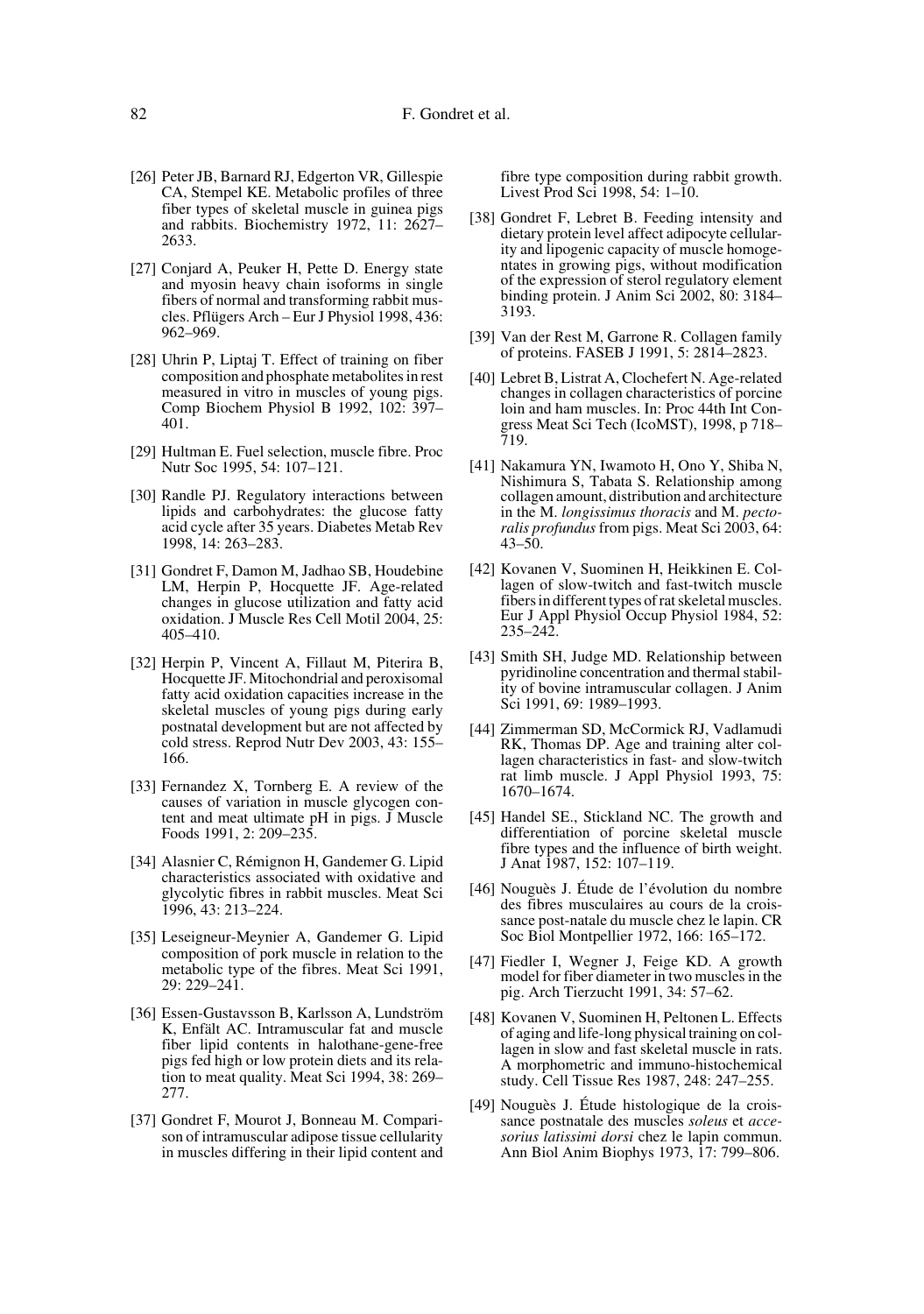- [50] Gondret F, Lefaucheur L, d'Albis A, Bonneau M. Myosin isoform transitions in four rabbit muscles during postnatal growth. J Muscle Res Cell Motility 1996, 17: 657–667.
- [51] McKoy G, Leger ME, Bacou F, Goldspink G. Differential expression of myosin heavy chain mRNA and protein isoforms in four functionally diverse rabbit skeletal muscles during pre- and post-natal development. Dev Dyn 1998, 211: 193–203.
- [52] Bacou F, Vigneron P. Évolution périnatale des voies métaboliques glycolytiques et oxydatives de divers types de muscles squelettiques du lapin et du poulet. Ann Biol Anim Bioch Biophys 1976, 16: 675–686.
- [53] Briand M, Boissonnet G, Laplace-Marieze V, Briand Y. Metabolic and contractile differentiation of rabbit muscles during growth. Int J Biochem 1993, 25: 1881–1887.
- [54] Lefaucheur L, Vigneron P. Postnatal changes in some histochemical and enzymatic characteristics of three pig muscles. Meat Sci 1986, 16: 199–216.
- [55] Salomon FV, Michel G, Gruschwitz F. Development of fiber type composition and fiber diameter in the *longissimus* muscle of the domestic pig (*Sus scrofa domesticus*). Anat Anz 1983, 154: 69–79.
- [56] Hauser N, Mourot J, de Clerq L, Renart C, Remacle C. The cellularity of developing adipose tissue in Piétrain and Meishan pigs. Reprod Nutr Dev 1997, 37: 617–626.
- [57] Ducomps C. Adaptations fonctionnelles du muscle squelettique à l'exercice de haute intensité: effets sur le collagène, les propriétés mécaniques passives et la distribution des fibres musculaires. PhD thesis, University Paul Sabatier Toulouse III, 2002.
- [58] Kovanen V, Suominen H. Effects of age and life-time physical training on fiber composition of slow and fast skeletal muscles in rats. Pflügers Arch 1987, 408: 543–551.
- [59] Andersen MK, Caperna TJ, McCormick RJ. Porcine somatotropin (pST) alters intramuscular collagen cross-linking of growing pigs. FASEB J 1992, 6: A1942.
- [60] Ducomps C, Doutreloux JP, Darche B, Combes S, Lebas F, Mauriège P. Effects of jump training on passive mechanical stress and stiffness in rabbit skeletal muscle: role of collagen. Acta Physiol Scand 2003, 178: 215– 224.
- [61] Kovanen V, Suominen H. Age- and trainingrelated changes in the collagen metabolism of

skeletal muscle. Eur J Appl Physiol Occup Physiol 1989, 58: 765–771.

- [62] Gosselin LE, Adams C, Cotter TA, McCormick RJ, Thomas DP. Effect of exercise training on passive stiffness in locomotor skeletal muscle: role of extracellular matrix. J Appl Physiol 1998, 85: 1011–1016.
- [63] Fang SH, Nishimura T, Takahashi K. Relationship between development of intramuscular connective tissue and toughness of pork during growth of pigs. J Anim Sci 1999, 77: 120–130.
- [64] NakanoT, Thompson JR, Aberne FX. Concentration of the collagen crosslink pyridinoline in porcine skeletal muscle *epipysium*. Can Inst Food Sci Technol J 1985, 18: 100–105.
- [65] Armstrong RB, Delp MD, Goljan EF, Laughlin MH. Progressive elevations in muscle blood flow during prolonged exercise in swine. J Appl Physiol 1987, 63: 285–291.
- [66] Musch TI, Poole DC. Blood flow response to treadmill running in the rat *spinotrapezius* muscle. Am J Physiol 1996, 271: H2730– H2734.
- [67] Perhonen M, Takala TE, Kovanen V. Effects of prolonged exposure to and physical training in hypobaric conditions on skeletal muscle morphology and metabolic enzymes in rats. Pflügers Arch 1996, 432: 50–58.
- [68] McAllister RM, Reiter BL, Amann JF, Laughlin MH. Skeletal muscle biochemical adaptations to exercise training in miniature swine. J Appl Physiol 1997, 82: 1862–1868.
- [69] Essen-Gustavsson B, Lindholm A. Influence of exercise on muscle metabolic characteristics in pigs and backfat thickness at slaughter. In: Proc 5th Intern Conf Production Disease in Farm Animals, 1983, p 356–362.
- [70] Petersen JS, Henckel P, Oksbjerg N, Sorensen MT. Adaptations in muscle fiber characteristics induced by physical activity in pigs. Anim Sci 1998, 66: 733–740.
- [71] Green HJ, Klug GA, Reichmann H, Seedorf U, Wiehrer W, Pette D. Exercise-induced fibre type transitions with regard to myosin, parvalbumin, and sarcoplasmic reticulum in muscles of the rat. Pflügers Arch 1984, 400: 432–438.
- [72] Jaschinski F, Schuler M, Peuker H, Pette D. Changes in myosin heavy chain mRNA and protein isoforms of rat muscle during forced contractile activity. Am J Physiol 1998, 274: C365–C370.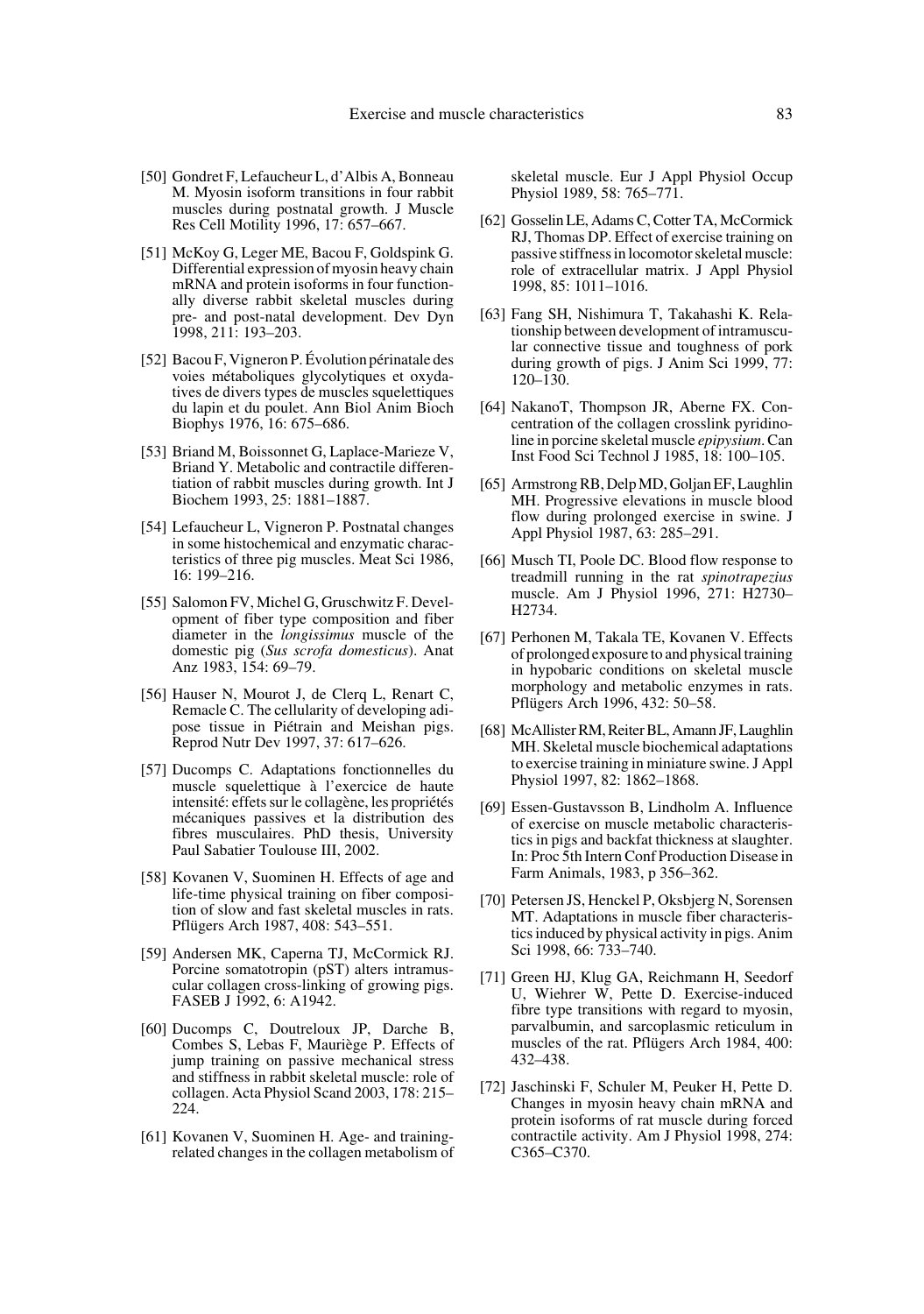- [73] McKoy G, Ashley W, Mander J, Yang SY, Williams N, Russell B, Goldspink G. Expression of insulin growth factor-1 splice variants and structural genes in rabbit skeletal muscle induced by stretch and stimulation. J Physiol 1999, 516: 583–592.
- [74] Schuler M, Pette D. Fiber transformation and replacement in low-frequency stimulated rabbit fast-twitch muscles. Cell Tissue Res 1996, 285: 297–303.
- [75] Schmitt B, Fluck M, Decombaz J, Kreis R, Boesch C, Wittwer M, Graber F, Vogt M, Howald H, Hoppeler H. Transcriptional adaptations of lipid metabolism in *tibialis anterior* muscle of endurance-trained athletes. Physiol Genomics 2003, 15: 148–157.
- [76] Wu H, Gallardo T, Olson EN, Williams RS, Shohet RV. Transcriptional analysis of mouse skeletal myofiber diversity and adaptation to endurance exercise. J Muscle Res Cell Motil 2003, 24: 587–592.
- [77] Tikkanen HO, Naveri HK, Harkonen MH. Alteration of regulatory enzyme activities in fast-twitch and slow-twitch muscles and muscle fibres in low-intensity endurance-trained rats. Eur J Appl Physiol Occup Physiol 1995, 70: 281–287.
- [78] Essen-Gustavsson B, Lundström K, Larsson G, Lindholm A, Nordin AC, Hansson I, Tornberg E. The effect during growth of moderate exercise on muscle metabolic characteristics in vivo and relation to meat quality and sensory properties. In: Proc 34th Int Congress Meat Sci Tech (IcoMST), 1988, p 27–30.
- [79] Holloszy JO, Coyle EF. Adaptations of skeletal muscle to endurance exercise and their metabolic consequences. J Appl Physiol. 1984, 56: 831–838.
- [80] Bonen A, Dyck DJ, Ibrahimi A, Abumrad NA. Muscle contractile activity increases fatty acid metabolism and transport and FAT/ CD36. Am J Physiol 1999, 276: E642–E649.
- [81] Luiken JJ, Han XX, Dyck DJ, Bonen A. Coordinately regulated expression of FAT/CD36 and FACS1 in rat skeletal muscle. Mol Cell Biochem 2001, 223: 61–69.
- [82] Jeukendrup AE, Saris WH, Wagenmakers AJ. Fat metabolism during exercise: a review. Part I: fatty acid mobilization and muscle metabolism. Int J Sports Med 1998, 19: 231–244.
- [83] Smekal G, von Duvillard SP, Pokan R, Tschan H, Baron R, Hofmann P, Wonisch M, Bachl N. Effect of endurance training on muscle fat metabolism during prolonged exercise: agreements and disagreements. Nutrition 2003, 19: 891–900.
- [84] Havel RJ, Pernow B, Jones NL. Uptake and release of free fatty acids and other metabolites in the legs of exercising men. J Appl Physiol 1967, 23: 90–99.
- [85] Romijn JA, Coyle EF, Sidossis LS, Gastaldelli A, Horowitz JF, Endert E, Wolfe RR. Regulation of endogenous fat and carbohydrate metabolism in relation to exercise intensity and duration. Am J Physiology 1993, 265: E380–E391.
- [86] Langfort J, Ploug T, Ihlemann J, Holm C, Galbo H. Stimulation of hormone-sensitive lipase activity by contractions in rat skeletal muscle. Biochem J 2000, 351: 207–214.
- [87] Oscai LB, Essig DA, Palmer WK. Lipase regulation of muscle triglyceride hydrolysis. J Appl Physiol 1990, 69: 1571–1577.
- [88] Brechtel K, Niess AM, Machann J, Rett K, Schick F, Claussen CD, Dickhuth HH, Haering HU, Jacob S. Utilisation of intramyocellular lipids (IMCLs) during exercise as assessed by proton magnetic resonance spectroscopy (1H-MRS). Horm Metab Res 2001, 33: 63–66.
- [89] Decombaz J, Schmitt B, Ith M, Decarli B, Diem P, Kreis R, Hoppeler H, Boesch C. Postexercise fat intake repletes intramyocellular lipids but no faster in trained than in sedentary subjects. Am J Physiol Regul Integr Comp Physiol 2001, 281: R760–R769.
- [90] Larson-Meyer D, Newcomer BR, Hunter GR. Influence of endurance running and recovery diet on intramyocellular lipid content in women: a H-NMR study. Am J Physiol Endocrinol Metab 2002, 282: E95–E106.
- [91] Borensztajn J, Rone MS, Babirak SP, McGarr JA, Oscai LB. Effect of exercise on lipoprotein lipase activity in rat heart and skeletal muscle. Am J Physiol 1975, 229: 394–397.
- [92] Ikeda S, Miyazaki H, Nakatani T, Kai Y, Kamei Y, Miura S, Tsuboyama-Kasaoka N, Ezaki O. Up-regulation of SREBP-1c and lipogenic genes in skeletal muscles after exercise training. Biochem Biophys Res Commun 2002, 296: 395–400.
- [93] Wendling PS, Peters SJ, Heigenhauser GJ, Spriet LL. Variability of triacylglycerol content in human skeletal muscle biopsy samples. J Appl Physiol 1996, 81: 1150–1155.
- [94] Howald H, Boesch C, Kreis R, Matter S, Billeter R, Essen-Gustavsson B, Hoppeler H. Content of intramyocellular lipids derived by electron microscopy, biochemical assays, and (1)H-MR spectroscopy. J Appl Physiol 2002, 92: 2264–2272.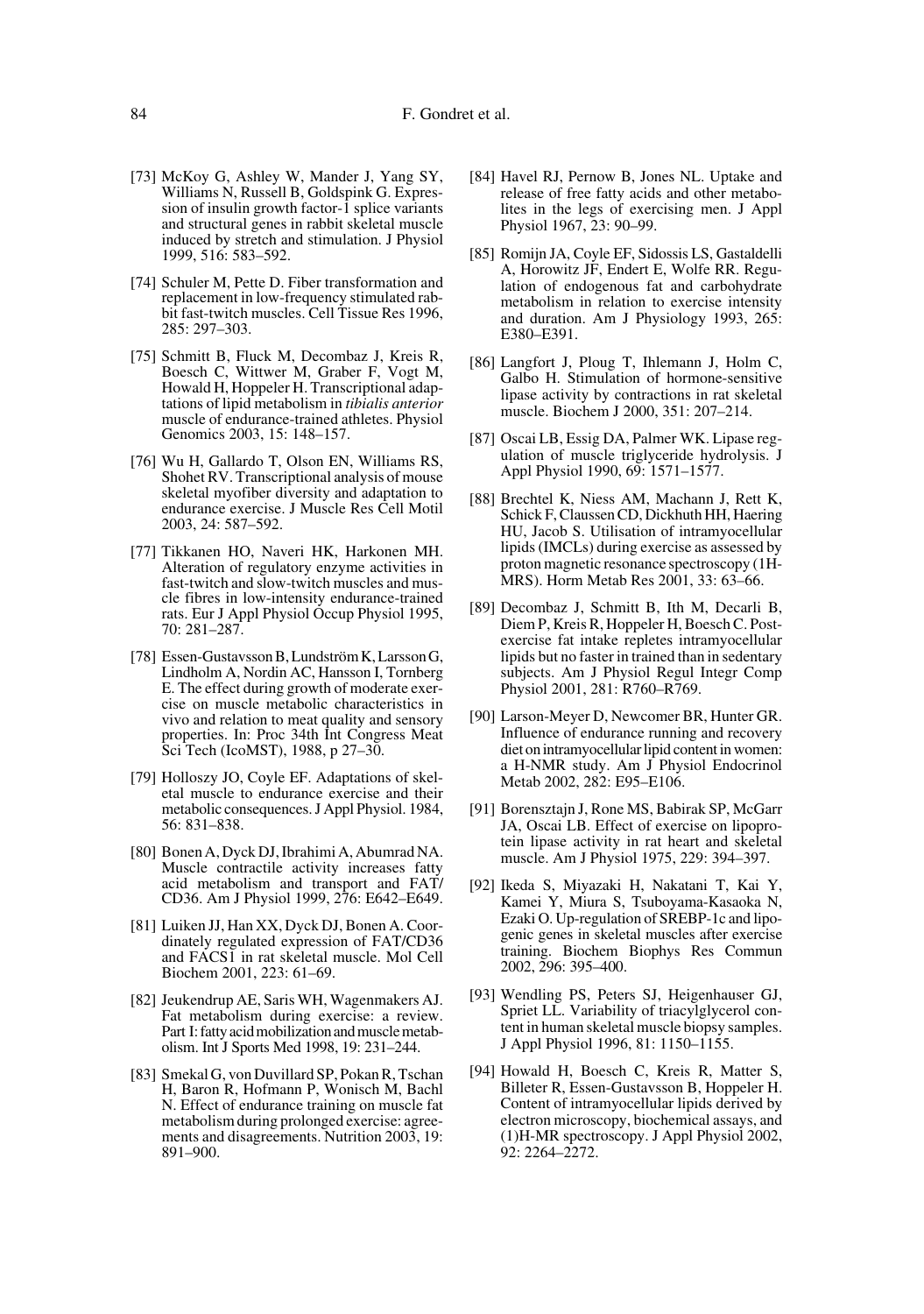- [95] Decombaz J, Fleith M, Hoppeler H, Kreis R, Boesch C. Effect of diet on the replenishment of intramyocellular lipids after exercise. Eur J Nutr 2000, 39: 244–247.
- [96] Petersen JS, Berge P, Henckel P, Sorensen MT. Collagen characteristics and meat texture of pigs exposed to different levels of physical activity. J Muscle Food 1997, 8: 47–61.
- [97] Staron RS, Hikida RS, Hagerman FC, Dudley GA and Murray TF. Human skeletal muscle fiber type adaptability to various workloads. J Histochem Cytochem 1984, 32: 146–152.
- [98] Green HJ, Reichmann H, Pette D. Fibre type specific transformations in the enzyme activity pattern of rat *vastus lateralis* muscle by prolonged endurance training. Pflügers Arch 1983, 399: 216–222.
- [99] Szabo A, Romvari R, Bogner P, Febel H, Szendro Z. Metabolic changes induced by regular submaximal aerobic exercise in meattype rabbits. Acta Vet Hung 2003, 51: 503– 512.
- [100] Meng H, Pierce GN. Metabolic and physiological response of the rabbit to continuous and intermittent treadmill exercise. Can J Physiol Pharmacol 1990, 68: 856–862.
- [101] Bastien C, Sanchez J. Phosphagenes and glycogen content in skeletal muscles after treadmill training in young and old rats. Eur J Physiol 1984, 52: 291–295.
- [102] Hawrysh ZJ, Murray DM, Bowland JP. Effects of exercise on palatability and cooking characteristics of pork. Can J Anim Sci 1974, 54: 191–195.
- [103] Kovanen V, Suominen H, Heikkinen E. Connective tissue of fast and slow skeletal muscle in rats- effects of endurance training. Acta Physiol Scand 1980, 108: 1373–1380.
- [104] Kovanen V, Suominen H, Heikkinen E. Mechanical properties of fast and slow skeletal muscle with special reference to collagen and endurance training. J Biomech 1984, 17: 725–735.
- [105] Koskinen SOA, Wang W, Ahtikoski AM, Kjaer M, Han XY, Komulainen J, Kovanen V, Takala TES. Acute exercise induced changes in rat skeletal muscle mRNAs and proteins regulating type IV collagen content. Am J Physiol 2001, 280: R1292–R1300.
- [106] Suominen H, Kiiskinen A, Heikkinen E. Effects of physical training on metabolism of connective tissues in young mice. Acta Physiol Scand 1980, 108: 17–22.
- [107] Gentry JG, McGlone JJ, Blanton JR, Miller MF. Impact of spontaneous exercise on performance, meat quality and muscle fiber characteristics of growing/finishing pigs. J Anim Sci 2002, 80: 2833–2939.
- [108] Enfält AC, Lundström K, Hansson I, Karlsson A, Essen-Gustavsson B, Hakansson J. Moderate indoor exercise: effect on production and carcass traits, muscle enzyme activities and meat quality in pigs. Anim Prod 1993, 57: 127–135.
- [109] Lewis PK, Rakes LY, Brown CJ, Noland PR. Effect of exercise and pre-slaughter stress on pork muscle characteristics. Meat Sci 1989, 26: 121–129.
- [110] Gondret F, El Ramouz R, Fernandez X, Combes S. Influence de l'exercice physique au cours de l'engraissement sur le métabolisme musculaire chez le lapin. Viandes Prod. Carnés, Proc 10e Journ Sci Muscle Techn Viandes 2004, p 35–36.
- [111] Dal Bosco A., Castellini C., and Mugnai C. Rearing rabbits on a wire net floor or straw litter: behaviour, growth and meat qualitative traits. Livest Prod Sci 2002, 75: 149–156.
- [112] Dal Bosco A, Castellini C, Mugnai C. Effect of rearing system (cage or pen) on post-mortem evolution of pH and qualitative traits of rabbit meat. In: ITAVI (Ed), Proc 9th Journ Rech Cunicole, 2001, p 35–38.
- [113] Bee G, Guex G, Herzog W. Free-range rearing of pigs during the winter: adaptations in muscle fiber characteristics and effects on adipose tissue composition and meat quality. J Anim Sci 2004, 82: 1206–1218.
- [114] Gentry JG, McGlone JJ, Miller MF, Blanton JR. Environmental effects on pig performance, meat quality, and muscle characteristics. J Anim Sci 2004, 82: 209–217.
- [115] Andrés AI, Ruiz J, Ventanas J., Tejeda AF, Mayoral AI. Muscle fibre type in Iberian pigs: influence of crossbreeding with Duroc breed and rearing conditions. Ann Zoot 1999, 48: 397–406.
- [116] Andrés AI, Cava R, Mayoral AI, Tejeda AF, Morcuende D, Ruiz J. Oxidative stability and fatty acid composition of pig muscles as affected by rearing system, crossbreeding and metabolic type of muscle fiber. Meat Sci 2001, 59: 39–47.
- [117] Lebret B, Massabie P, Granier R, Juin H, Mourot J, Chevillon P. Influence of outdoor rearing and indoor temperature on growth performance, carcass, adipose tissue and muscle traits in pigs, and on the technological and eating quality of dry-cured hams. Meat Sci 2002, 62: 447–455.